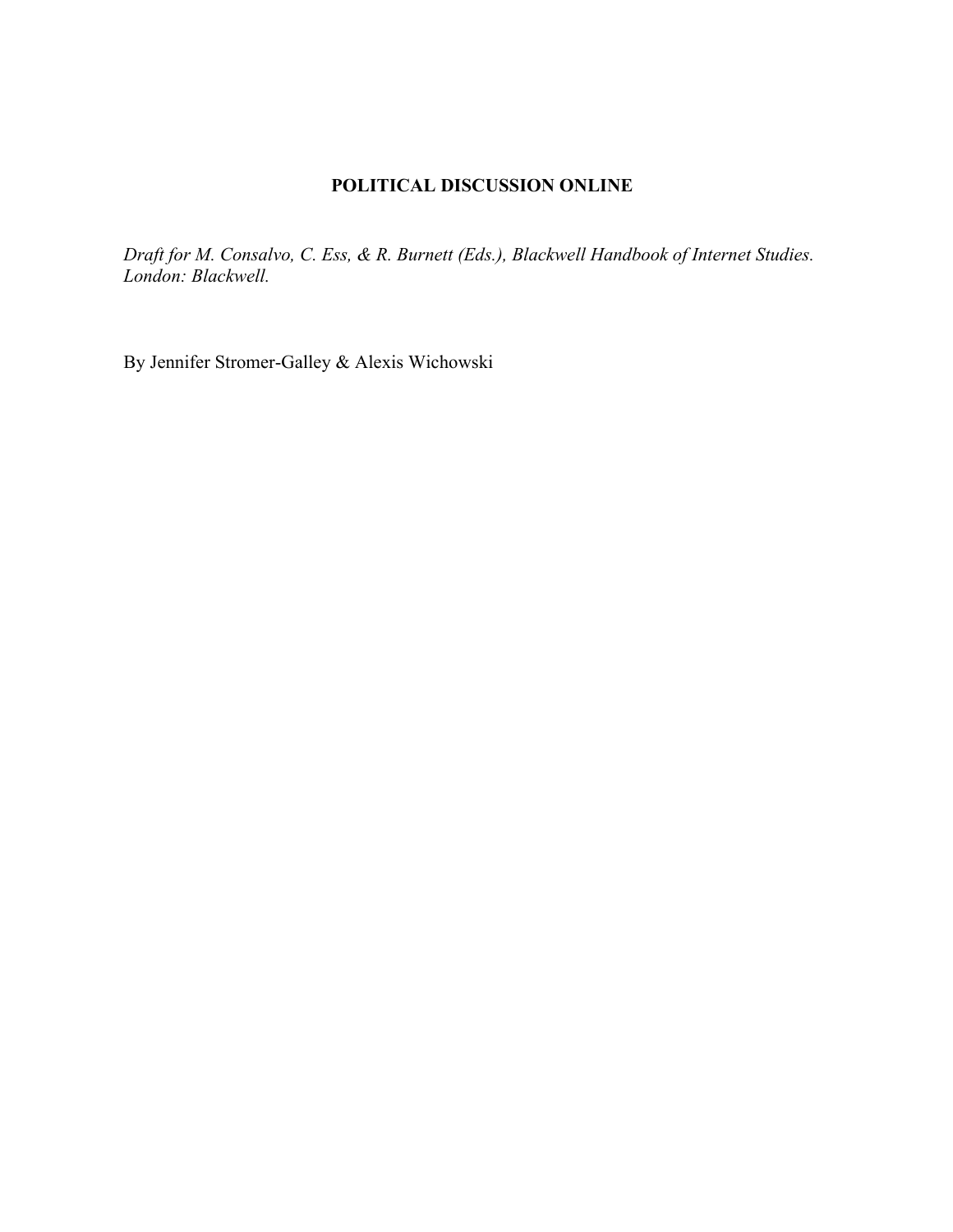In 2002, soon after the United States and its allies went to war in Iraq, Nicholas Thompson wrote an opinion column for the *Boston Globe* on the then current state of online, political conversation*.* The headline of Thompson's article spoke volumes about his opinion of online talk: "Freedom to Flame. Online Political Chat is an Insult to Democracy." He argued that online political conversation is "sophomoric," ranting, full of insults, and "an insult to democracy."

Thompson's views likely resonate with many who have spent time engaged in online discussions of a political, social, or policy issue. In the United States, as in Europe, it is a common view that online talk is far from the ideals of what political conversation should be. Instead of carefully thought out and reasonably argued positions, we see hastily written, irrational, or poorly argued posts. Instead of a willingness to hear the other side, we see a willingness to attack the other side.

Why then do academics bother studying online political conversation? In the early days of Internet studies, as the Internet was diffusing, there was great optimism about what this new communication technology could offer. Specifically, the channel characteristics of the Internet—the ability to bridge vast distances, to connect diverse people together, to bring together the like-minded, and to do so quickly and relatively easy—seemed to promise a new means for people to hash through the tough problems facing communities, nation-states, and the globe.

The reality, as is usually the case, is starkly different from the hope and the hype. Several studies have been conducted over the years, including some from the first author of this chapter, to help paint a picture of who spends time talking politics online, why they do it, and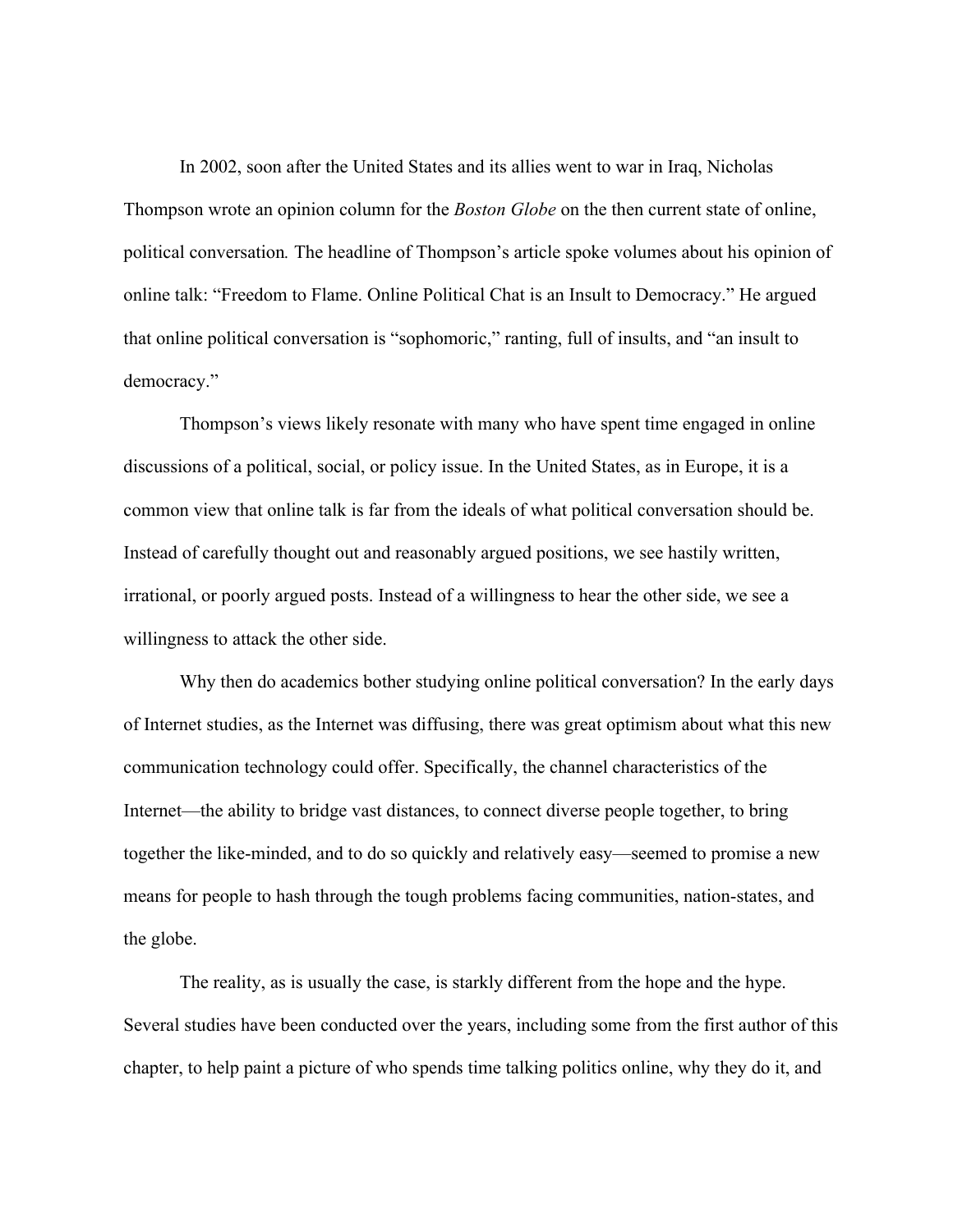whether or not such conversations are any good for those who participate and for their societies. The studies provide a complex portrait of people, motives, and quality of conversation. Sometimes it looks exactly as Thompson described in his editorial piece. Sometimes, though, it is better.

This chapter details that research and its significance. Before that, however, it is necessary to step back and consider why scholars should even contemplate online, political conversation in the first place, and specifically, why political talk in general is thought to be good for society. After providing that explanation, this chapter turns to a discussion of the Internet and its channel characteristics, which provide both affordances and challenges for political conversations. This discussion of the technology and its implications sets the stage for a thorough discussion of what we currently know about people who do and do not talk, the qualities of that talk in democratic countries as well as authoritarian regimes. Along the way attention will be paid to where more research is needed to get fuller understanding of the phenomenon of political conversations channeled over the Internet.

### <h1>Why Political Discourse Matters for Democracy

Writing in 1939, John Dewey declared American democracy to be in a state of crisis. Americans mistakenly view democracy as passive, he suggested, "something that perpetuated itself automatically" (Dewey et al. 1993, p. 241). Dewey declared that the only remedy for this crisis is for citizens to rethink democracy, not simply as a mass of government institutions, but rather as a way of life. One remedy was for people to form heterogeneous associations, to interact with and talk to others, for in so doing, a public sphere would be created (Dewey 1946).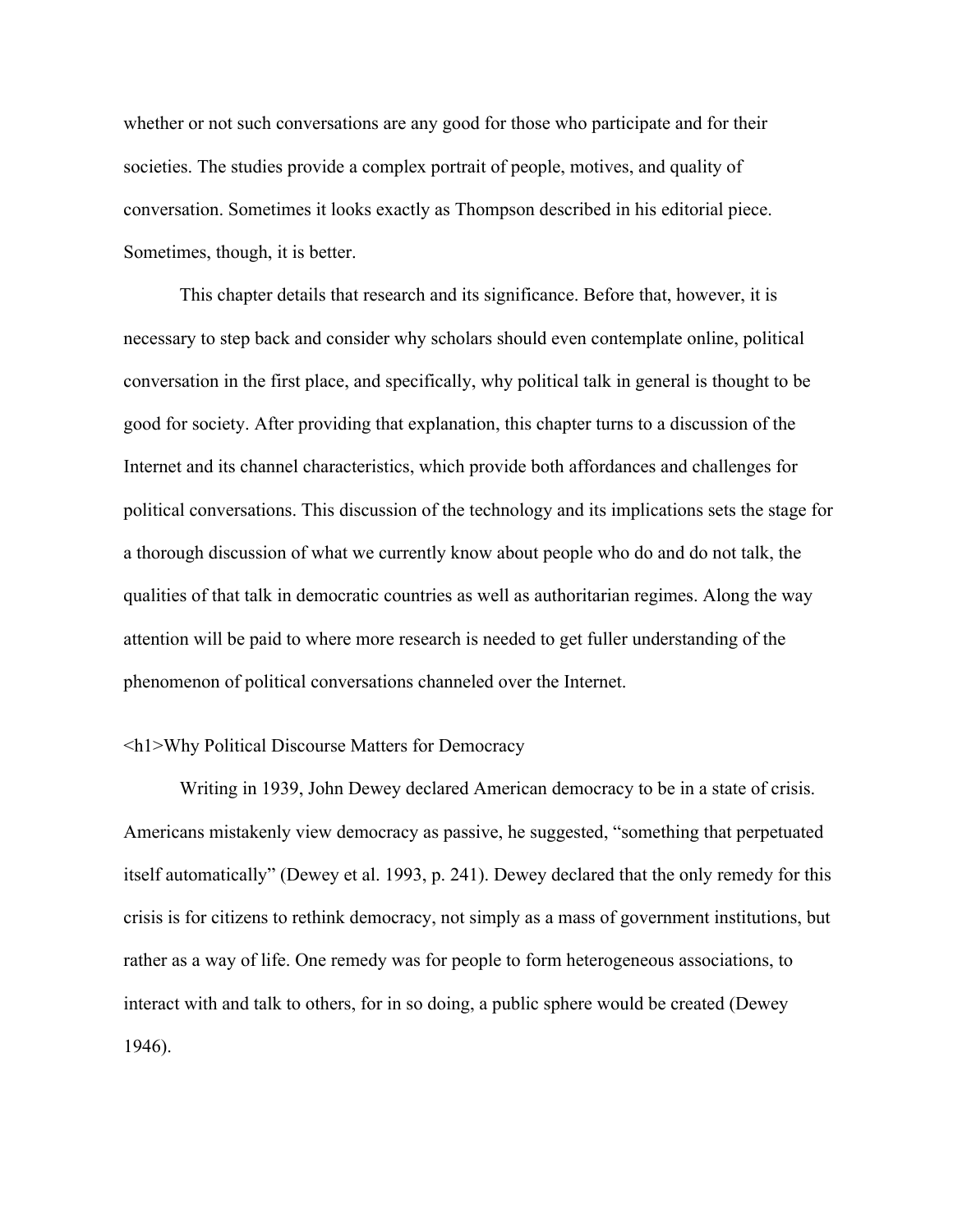This notion of the public sphere has resonated strongly in Western political thought, and perhaps found its strongest voice in Jürgen Habermas's (1962/1989) *The Structural Transformation of the Public Sphere*. This work advanced the idea that educated elites of society, collectively formed into a civil society, should engage in rational-critical debate over issues of public concern thereby creating a public sphere. Critical discussions, firmly grounded in information and reason, would enhance public opinion such that it would influence and create a check on the policies and actions of elected officials. Habermas's conceptualizations of the public sphere and of rational-critical debate situated informed discussion as the corner stone for democratic participation. Benjamin Barber (1984) advanced the ideas of Dewey and Habermas, proposing the notion of "strong democracies": democratic societies in which citizens are active, capable agents influencing change not only to occasionally serve selfinterests but also as a function of daily life. Unlike Habermas, Barber's conceptualization of democracy requires participation beyond educated elites, to include all members of democratic societies. Through the very practice of participating in politics, individuals learn how to be effective members of the citizenry, regardless of their prior education or expertise.

These theories of democracy designate political conversation as essential to democratically organized societies. It is through political conversations that members of society come to clarify their own views, learn about the opinions of others, and discover what major problems face the collective. Through such conversations, political participation is made possible, enabling citizens to affect the practices and policies of their elected leaders and ultimately ensuring a democratic process of governance.

In the modern era of mass media, especially television, much concern had been raised about the state of affairs of political participation in the West, particularly the United States.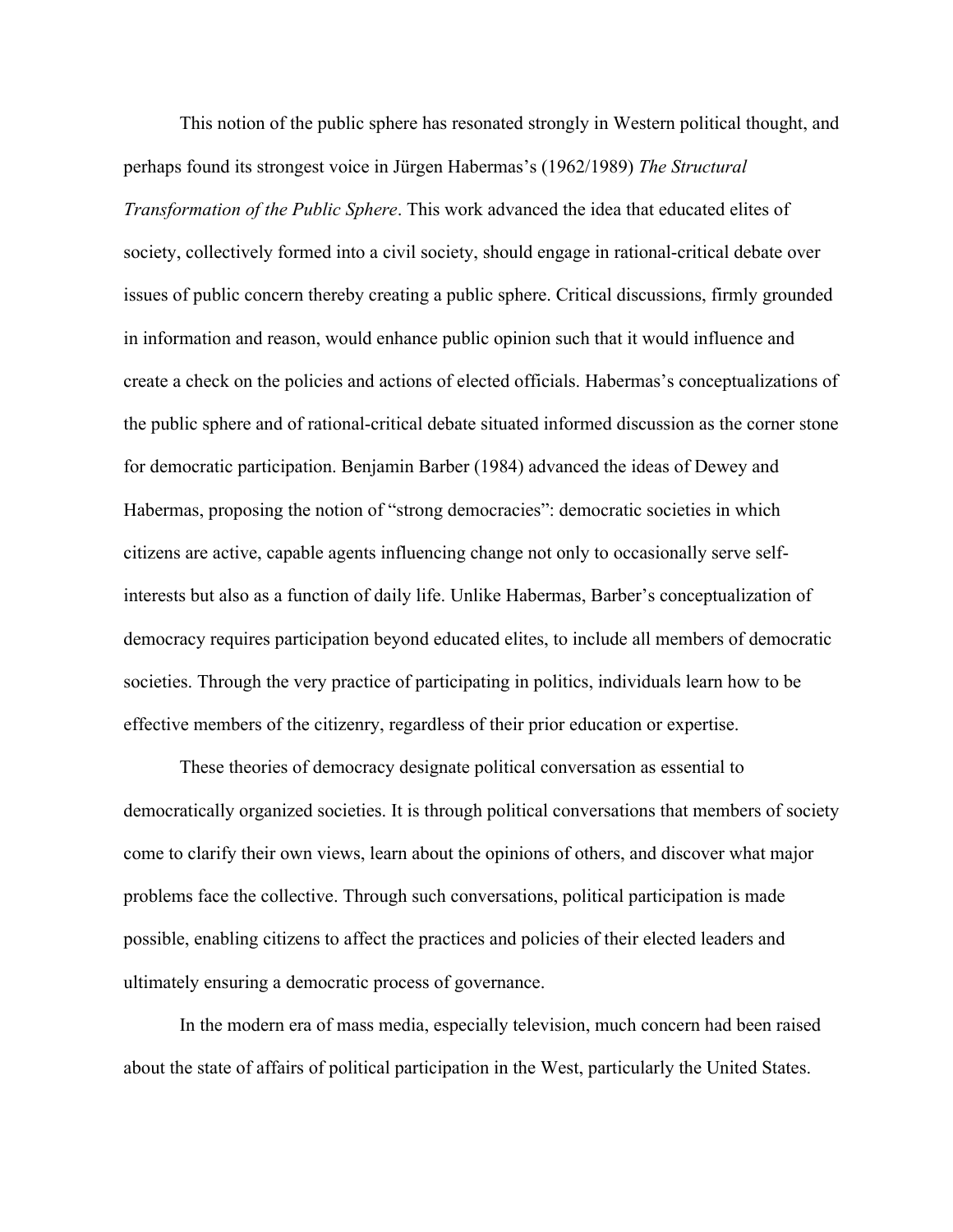Putnam's (2000) *Bowling Alone*, Verba, Schlozman, and Brady's (1995) *Voice and Equality*, and Delli Carpini and Keeter's (1996) *What Americans Know About Politics and Why it Matters*, suggested a general decline in organizing, participating, learning, and talking about political and social matters. These authors, especially Putnam, placed the problem squarely on television, citing the powerful relationship between the increase in television viewing and the decline of civic associations specifically and political participation generally in the United States. Television, and other mass media, seemed to turn people off of politics. Then, along came the Internet.

The Internet, as a channeler-of-channels, offers a number of characteristics that invite the possibility for increased political participation generally, and political conversation specifically. The unique characteristics of the Internet enable citizens to produce, comment on, edit, remove and recommend portions of a global dialogue. This has set it apart as a medium with the potential to transform the democratic landscape at large and expand the public sphere.

## <h1>Internet and Discourse Online: Features and Challenges

Several scholars have noted the channel characteristics that are important when considering online political conversation. Among the most frequently researched channel characteristics are: interactivity, which permits genuine dialogue between Internet users; the possibility of bridging physical distances between people, which in turn allows people to find both homogenous and heterogeneous groups; the potential for anonymity, which permits expressions without fear of recrimination; and, reduced feelings of social presence in online discussions, which both increases the willingness to speak on political subjects, but also increases the chances for anti-social behavior, such as flaming. Each of these characteristics and their implications is taken up next.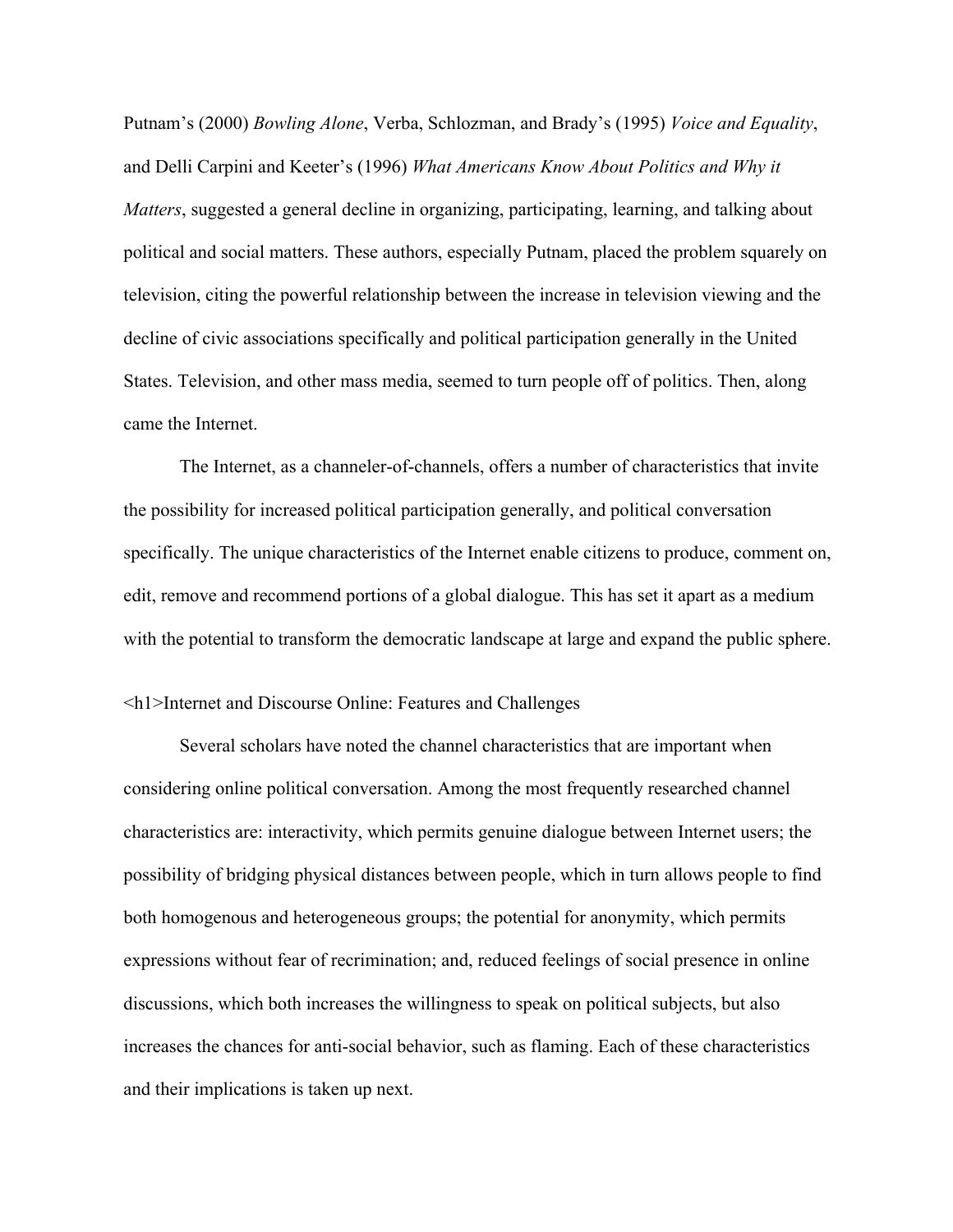### <h2>Interactivity

Conversation online is made possible by one of the defining characteristics of Internetchanneled technologies: interactivity. The ability for moderately computer-savvy individuals to create content, to comment on the content created by others, and to converse with individuals in both asynchronous and real-time forums is arguably the most distinctive and revolutionary characteristic of the Internet as a communication medium. Interactivity is heavily cited as one of the most promising aspects of the Internet in promoting democratic society (McMillan & Hwang 2002; Stromer-Galley & Foot 2002; Stromer-Galley 2004; Sundar et al. 2003; Endres & Warnick 2004; Warnick et al. 2005; Stromer-Galley & Baker 2006; Heeter 1989), in part because it allows for both horizontal communication between citizens and vertical communication between citizens and elites (Hacker 1996).

Interactivity online has been variously characterized, with definitions that span to include interaction with the technology itself, interaction with other people, and interaction as existing in the perceptions of the users. Characterizing interactivity as a function of involvement between users and the technology or between discussants generally refers to the degree and type of reciprocity present in an exchange. In a study by the first author (Stromer-Galley 2000), such reciprocity was conceptualized as being either with the technology or with other people, what she termed "media interaction" and "computer-mediated human interaction" respectively. Media interaction was a common characteristic of political campaign websites in the early days of the World Wide Web as it allowed campaigns to retain a high degree of control, such as online polls and email signups. Equally important, interactive technologies enable distant others to come together (Stromer-Galley & Foot 2002), allowing diverse demographics of people to interact in ways that may be impossible in the physical environment.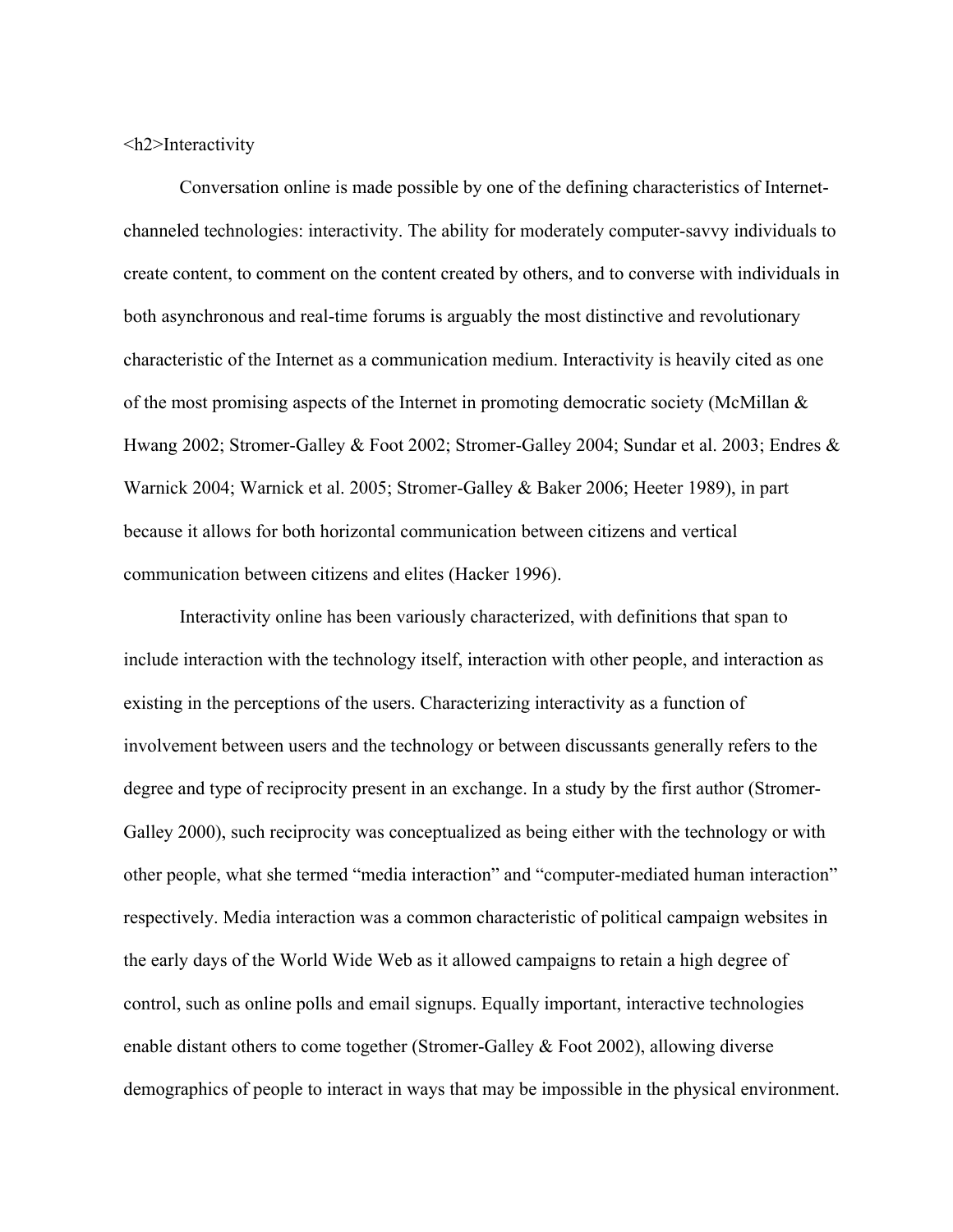### <h2>Bridging the Distance: Homophily and Heterogeneity

Yet, for all the ways that Internet technologies permit interaction of diverse peoples, researchers are concerned that heterogeneous discourse online may not be happening. Although one of the great appeals for many users is the ability to find others online who share similar interests both politically and personally in online arenas (Davis 2005; Stromer-Galley 2002a), some theorists have expressed concern that this ability to find like others will result in a fragmentation of online users into interest and issue publics (Sunstein 2000; Doheny-Farina 1996). Research both supports and contradicts this assertion. A study by Postmes, Spears & Lea (1998) found that some of the very characteristics that may attract some users to interacting online, such as anonymity and the ability to find groups with like interests, may result in strengthening of conformation to group norms, which may in turn lead to increased discrimination against those who are different, thereby reinforcing a desire to interact only with those of like-minds. Conversely, the first author (Stromer-Galley 2002a) conducted a series of interviews with participants in online political discussion spaces and found that people both sought out and enjoyed the diversity of opinions that they encountered. The issue of who is talking to whom, if people are only seeking out homogenous groups or venturing into heterogenous discussions, is addressed in greater detail further on in this chapter.

### <h2>Free to speak freely

Just as there is a tension between the benefits and drawbacks of finding issue, interest, or hobby groups of like-minded others online, Internet technologies also produce a tension between affording users a forum to speak freely while opening the gate for negative or hostile verbal attacks. The ability to express one's opinion anonymously is often noted as of essential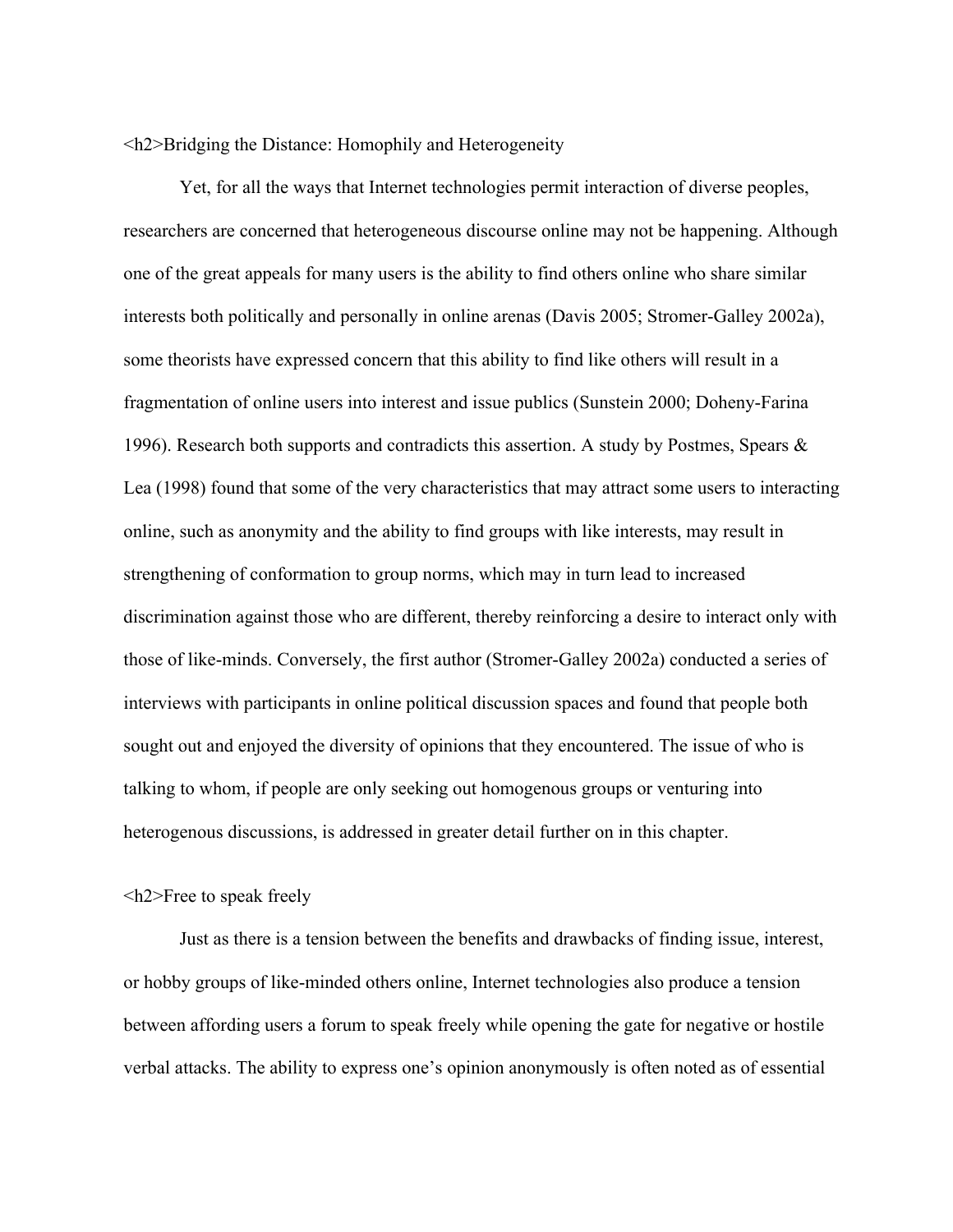importance to democratic discourse, as anonymous speech permits the expression of unpopular sentiments or statements by disadvantaged peoples without fear of recrimination (Lee 1996). The option to be anonymous may also permit expression by marginalized or isolated members of a community (McKenna & Bargh 1998). Kling et al. (1999) identify that there is a need, however, to strike a balance between the benefits to be gained by users who perceive anonymity as necessary for free expression and the potential threats to the traditional norms that govern communications, such as personal accountability, which may be lost in anonymous speech. They characterize anonymity as both a "shield" and a "sword," where those who require protection can benefit from the option to talk anonymously, but this can also empower others to use anonymous expressions as a means to attack from a distance. Anonymous talk online is also attractive for less lofty but arguably equally valuable reasons, such as attracting notice and advocating beliefs (Donath & boyd 2004), permitting catharsis (Davis 2005), and as a venue for self-presentation (Trammell & Keshelashvili 2005; Wynn & Katz 1997).

The dark side of anonymous discussion online, however, is substantial in its effect. *Flaming*—verbal attacks or insults in online discourse—and *trolling*—posts in online community forums meant to disrupt or disparage conversation—are two common phenomena in online discussion forums that may repel many otherwise interested people from participating in the discussion. Unsurprisingly, flaming is found more often in certain interest groups than others. For example, online discussions that are moderated by a neutral party or hosted by government officials or agencies exhibit fewer personal attacks than organic, citizen-hosted discussions (Coleman 2004). As well, research suggests that more flaming occurs in groups with homogeneous than heterogeneous participants (Douglas & McGarty 2001). Yet some researchers have, if not defended, begun to make attempts to contextualize flaming in certain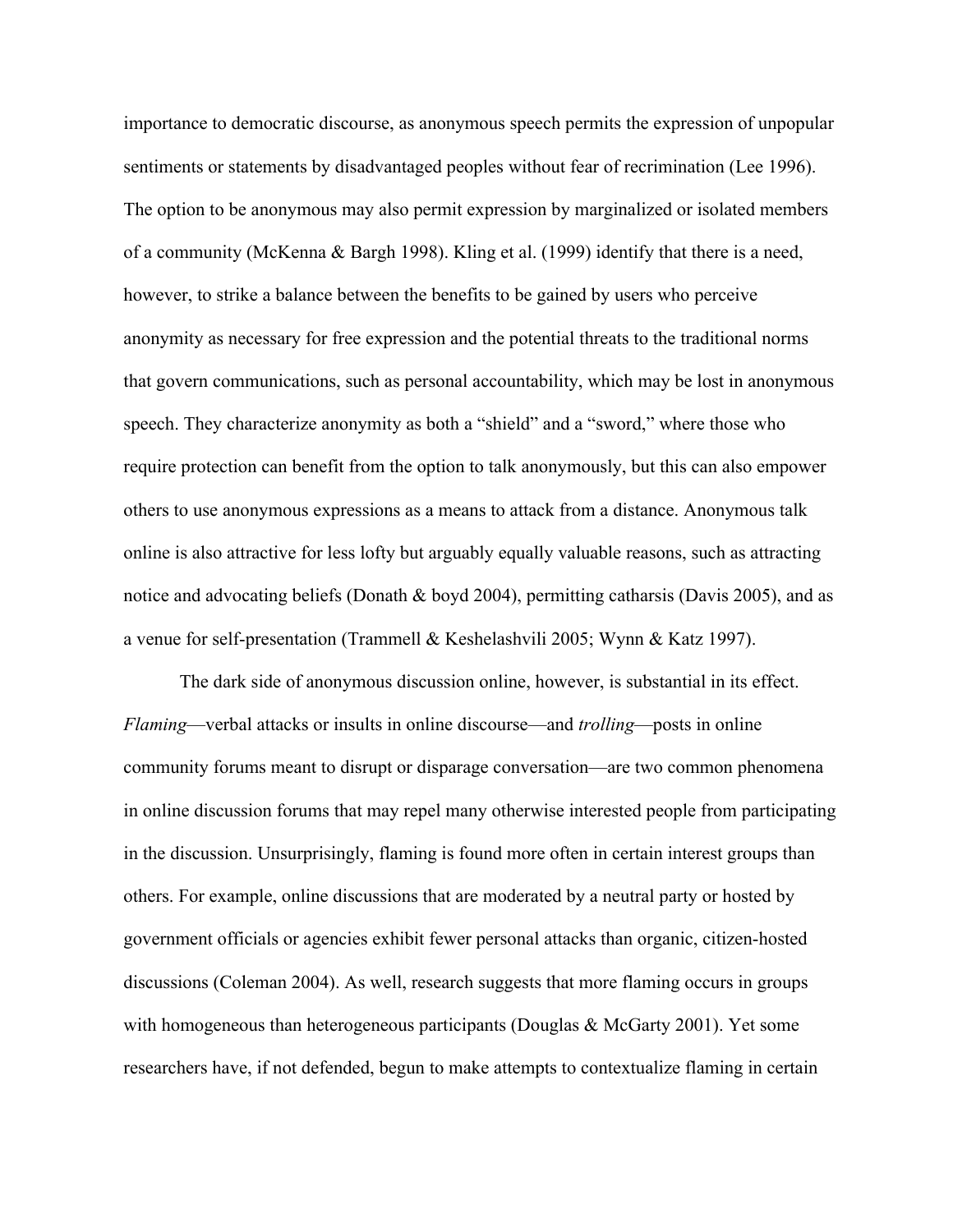circumstances. Wang and Hong (1995) argue that in academic discussion lists, for instance, flaming helps to promote effective communication by social sanctioning and enforcing group behavior norms. Others have claimed that flaming has been unfairly attacked due to studies that focus too highly on content rather than considering the context and strategic choice in language chosen based on those contexts (Vrooman 2002).The harmful effects of trolls are less contested, as studies have indicated that trolls are more likely to seek out traditionally underrepresented or non-mainstream groups, such as feminist discussion spaces (Herring et al. 2002).

## <h1>Technologies for Political Discourse Online

Before discussing the research about online political discussion, it is important to step back and clarify what we mean by political conversation online. The concept has been defined in various ways and has included or excluded particular channels of communication. Political conversation can be as broad as any exchange between any set of people on a social, political, or current event, or as narrow as an organized and moderated deliberation on a key issue facing a group of people. For the purposes of this review, we cast our net broadly to incorporate organic conversations started and maintained by ordinary citizens as well as moderated deliberations with recruited or invited participants hosted by organizations or governments.

As well, the channels are many through which such conversation occur on the Internet. In the 1980s, users of the Internet had available to them Internet Relay Chat (IRC), MUDs (text-based multi-user domains), message boards, and email lists. In the 1990s, with the development and diffusion of the World Wide Web, conversation spaces expanded to include Web-hosted message boards and forums, such as E-thepeople.org, and synchronous chat spaces, such as Yahoo! chat, as well as community-generated news sites, such as Slashdot.com.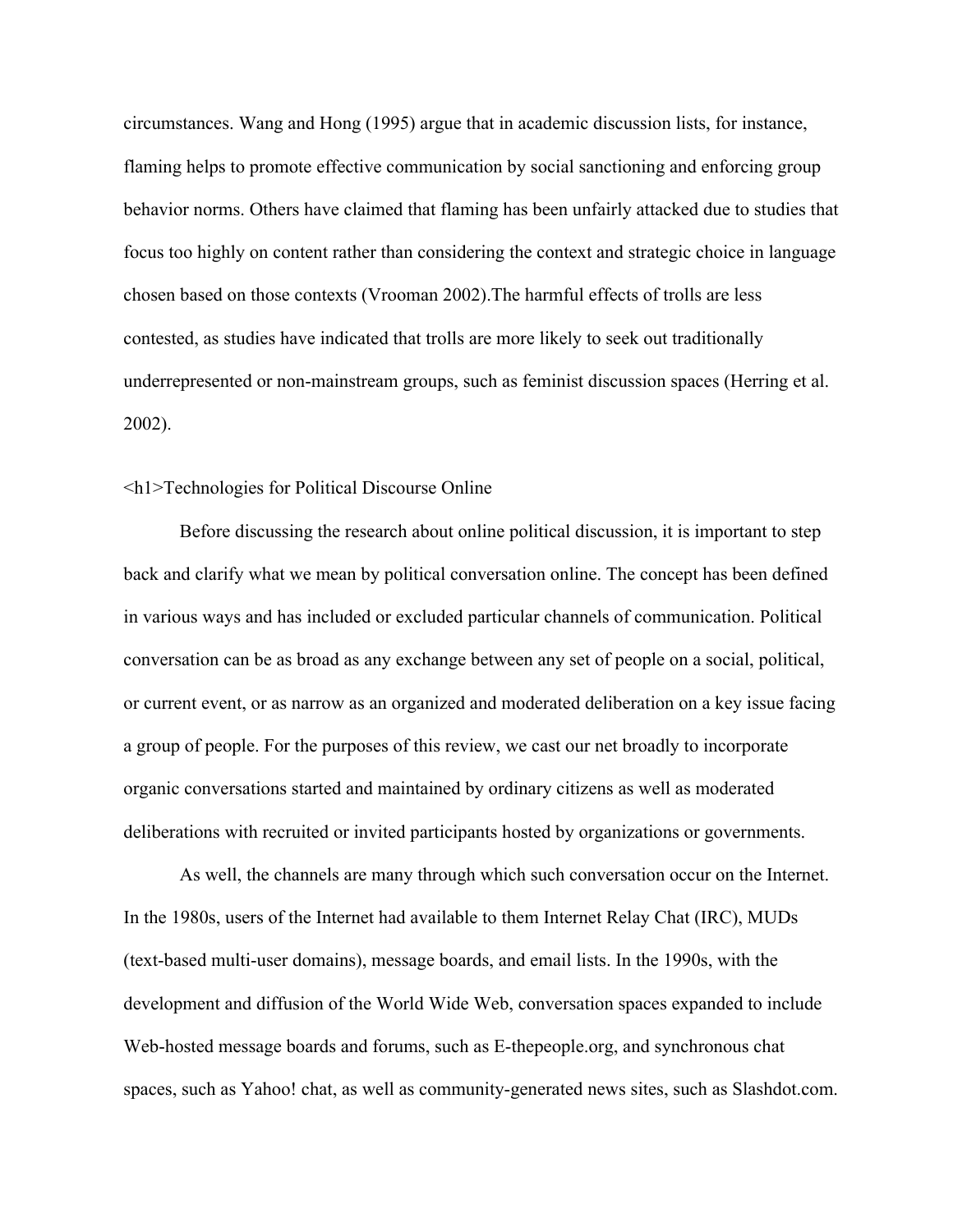In the 2000s the technology has expanded further to include weblogs (blogs), and social networking sites, such as Facebook and MySpace. For this review, we have included all channels except websites that do not include a forum or message board or comment component. We recognize that the content from citizen, activist, news, and government websites contribute to political discourse online, but the lack of interactivity on such sites excludes them from this analysis.

## <h1>Who Talks

Over the past two decades, the portrait of who engages in political discourse online has been fairly consistent. For instance, Davis's (2005) research surveying people who used the Internet in the late 1990s in the United States found that those who reported talking about social or political issues online were generally well-educated, more affluent, younger, and less likely to be married. They also were more likely to follow politics and vote than those who do not talk politics online. A more recent study of weblog users suggests a similar profile. According to Johnson et al. (2007) blog users are more likely to be white, affluent, well-educated, male, and more interested and knowledgeable about politics.

Indeed, over two decades of studies suggest a consistent and large gender gap in online political discussion. Research in the 1980s by Garramone et al. (1986) studied politicallyoriented message boards in a university context in the United States and found that the majority of users were men. Similar findings were born out in research in the 1990s (Hill & Hughes 1998; Savicki et al. 1996; Davis 1999). These results were not surprising given that a gender gap in general Internet users existed until the late 1990s in the U.S. Research since then, however, continues to identify a gender gap in political talk online (Stromer-Galley 2002c; Stromer-Galley 2002a; Harp & Tremayne 2006; Trammell & Keshelashvili 2005).<sup>1</sup> A gap also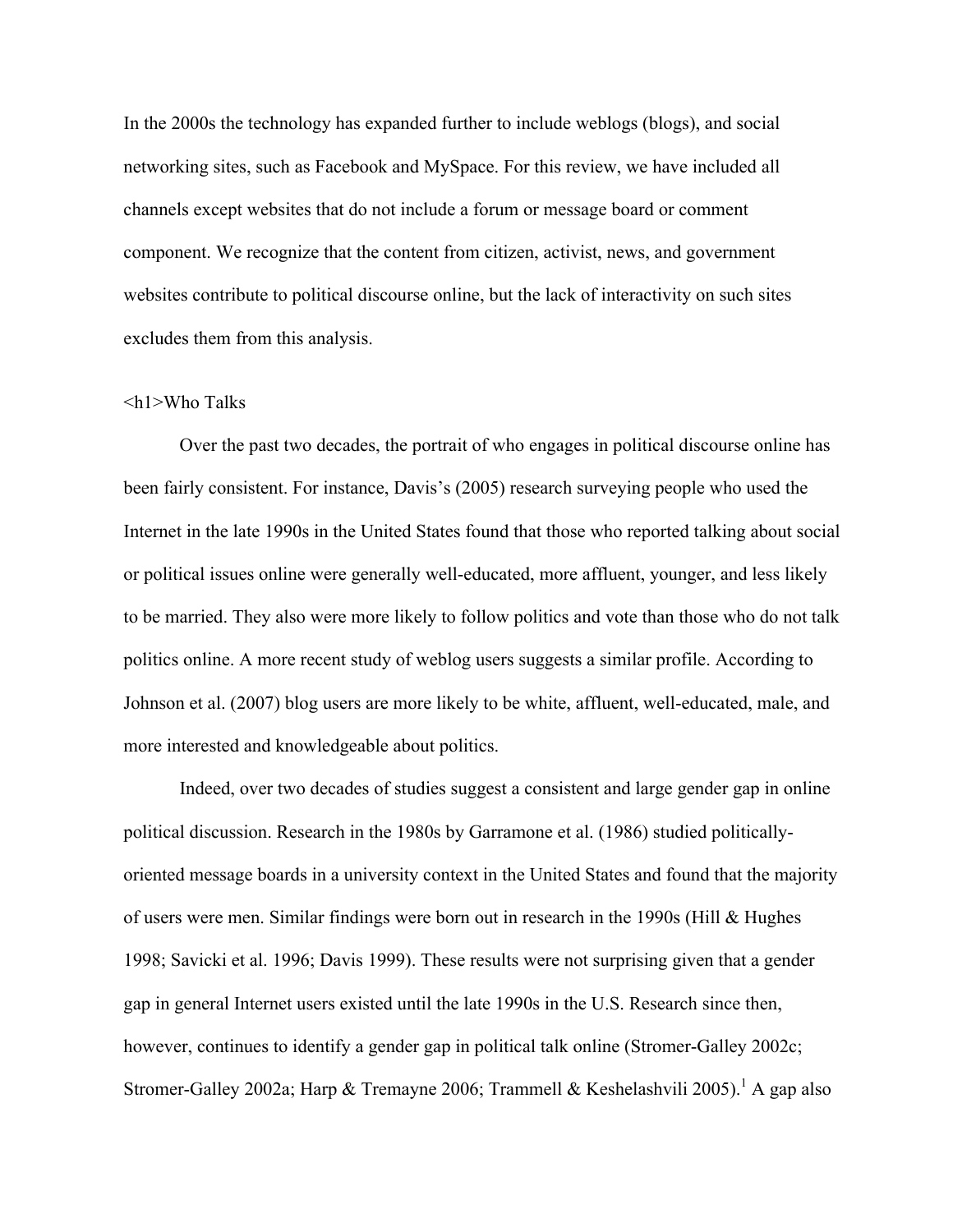exists in European countries, including Germany (Albrecht 2006), the Netherlands (Hagemann 2002; Jankowski & van Selm 2000), and Denmark (Jensen 2003a).

The reasons for this gender gap are understudied. In the first author's dissertation research (Stromer-Galley 2002d), she found that of 69 people interviewed who talk politics online, only 9 were women. That research suggested three reasons for such a small number, including that female participants likely receive unwanted sexual attention that leads them to either hide their gender by using gender-neutral or male handles when posting or to leave the discussion altogether. An interview with one of the nine women who used synchronous chat to talk politics indicated that she felt that she was outnumbered ten to one, and that she believed many women did not sustain participation in political chat rooms, because women tend to take disagreements to heart. She said that some of the attacks she received as a participant made her cry, but she loved politics enough to keep participating. She also changed her handle to one that is more masculine so that men would take her seriously. Only one study has systematically investigated why women are not co-equal participants in the online discussion forum of blogs. Harp and Tremayne (2006) found that women were less likely to be top political bloggers in the United States, in part because male bloggers do not link or draw attention to female political bloggers, unless they are also engaging in sexualized talk. These two studies suggest a "boy's club" exists online making it difficult for women to join in the conversation; When they do, they are belittled, attacked, and sexualized. As well, Davis (2005) found that the topics of political discussions online are those that not only do not mirror the concerns facing the U.S., but also do not include typically "female" issues, such as child care, education, and healthcare. A lack of "female" topics likely also means that women are less drawn to participating on the conversation.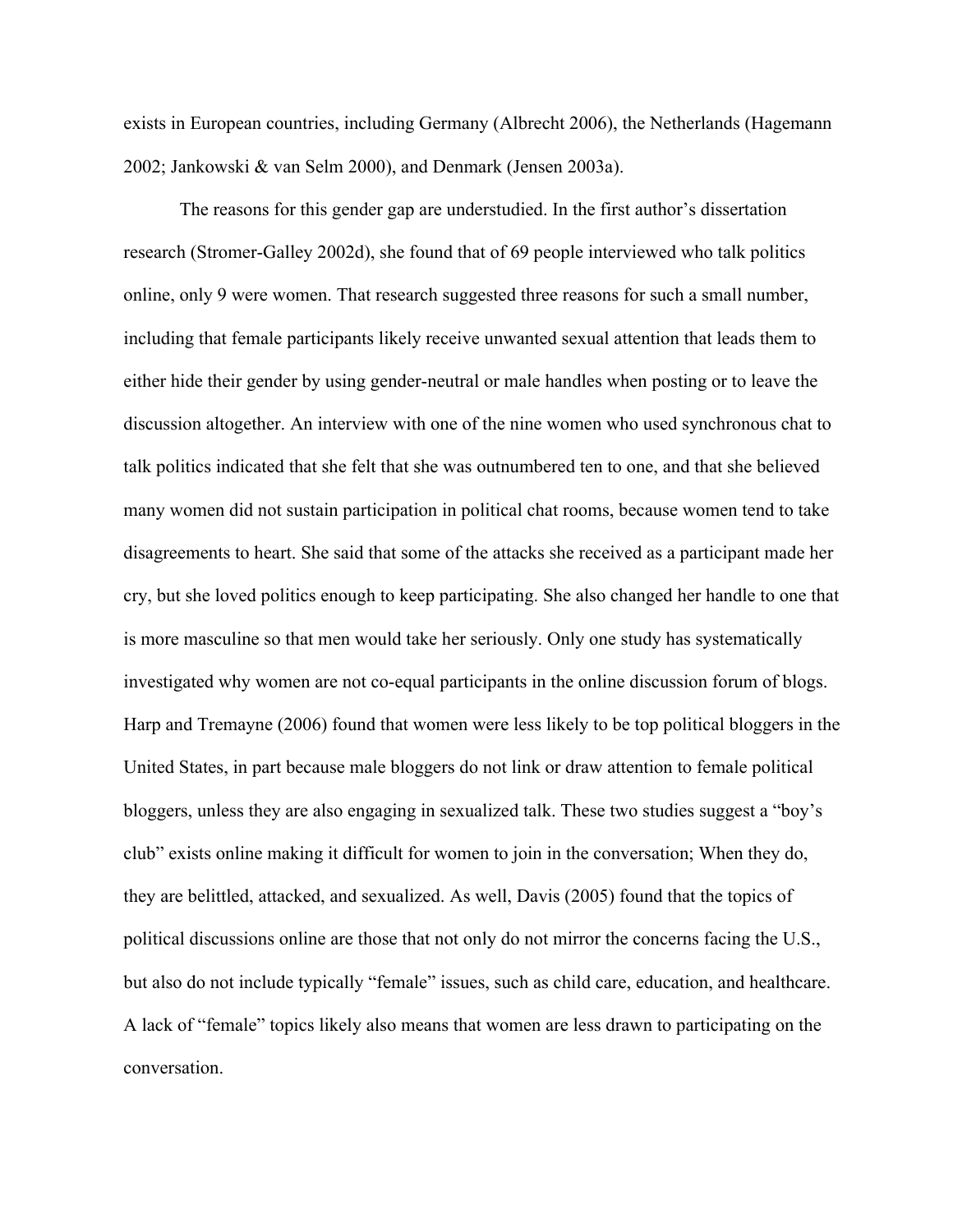As the dynamic of gender has been understudied, so too has race. Survey-driven studies include race as a demographic "control" variable, and the results are mixed as to whether race is a factor in political conversations. If we grant that racial identity still matters online (Burkhalter 1999), then more research is needed that looks specifically at the dynamics of race in online political discussion. One such study by Byrne (2007) investigated African-American political discussion on the social networking site BlackPlanet.com. Her research suggested that few opportunities exist online for African-Americans to network in black-only spaces, but that in the spaces that do exist, conversations that were race-focused were more likely to draw attention and additional conversation than posts that were race-neutral. Studies such as these draw attention to the need for further research not only on broader issues of access and the digital divide, but also what spaces and opportunities exist for underrepresented populations once they get online and what type of activities they engage in once there.

Although race and gender have been understudied, youth engagement has been given greater attention. Heightened attention has occurred for a couple of reasons. First, there is much interest in political socialization and political participation among youth—those who are presumably the next generation of political actors in democratic societies. Second, a pervasive assumption exists that new communication technologies, which tend to be adopted by younger members of society quickly, might bring more youth into the political process. Indeed, the research suggests that those who populate online discussion spaces tend to be younger than the population at large in the United States (Davis 2005), Italy (Calenda & Mosca 2007), and Germany. Albrecht's (2006) analysis of online discussions in Hamburg, Germany found that young people were over-represented in the discussions as compared with the overall population. He wrote: "Seemingly, the Internet has a positive effect on the participation of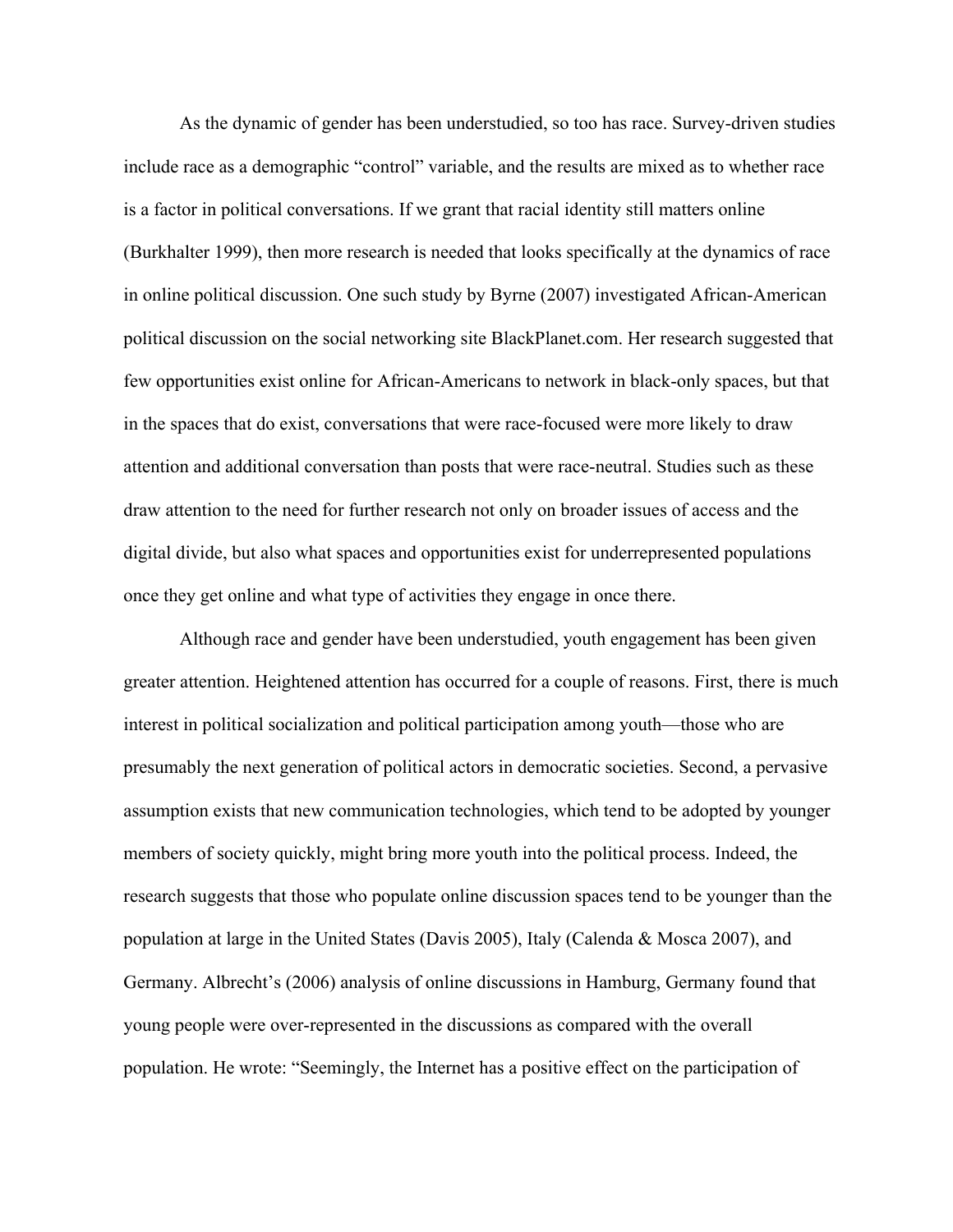young people" (p. 72). Bers and Chau (2006) observed that a specially designed 3-D environment could foster civic values and engagement among youth. As children of the Internet era come of age, researchers will undoubtedly pay a careful eye to the ways that technology as part of life does or does not translate to civic participation.

Alongside questions of who talks is whether there is a relationship between online and offline political conversation. The first author (Stromer-Galley 2002c), for example, theorized that the Internet's channel characteristics, including anonymity and the ability to choose discussion partners, might draw people to talk politics online who would not do so face-to-face. Survey analysis suggests that of 87% of those who reported talking politics online "in the past year" reported talking politics with friends and family. That number, however, dropped when the question shifted to political talk with acquaintances. Only 51% of those who reported talking online reported talking with acquaintances, which she takes as a sign that the technology may be affording opportunities for political conversation that are avoided face-toface.

If we grant that there are people using the Internet to talk with others who are less likely to do so face-to-face, especially with acquaintances like co-workers or community members, are these users as well as those who will talk anywhere actively participating online? The answer seems to be no. Of those who visit online discussion spaces, generally only a small percentage actually contribute comments. The rest engage in what has been perhaps unfairly termed "lurking," merely reading the discussions. Davis (2005), for example, found in a 1999 survey of U.S. citizens that "lurkers" make up as much as three-quarters of the people who visit online discussion spaces. These results hold for others countries as well (Albrecht 2006; Robinson 2005; Hagemann 2002; Jankowski & van Selm 2000; Jankowski & van Os 2004;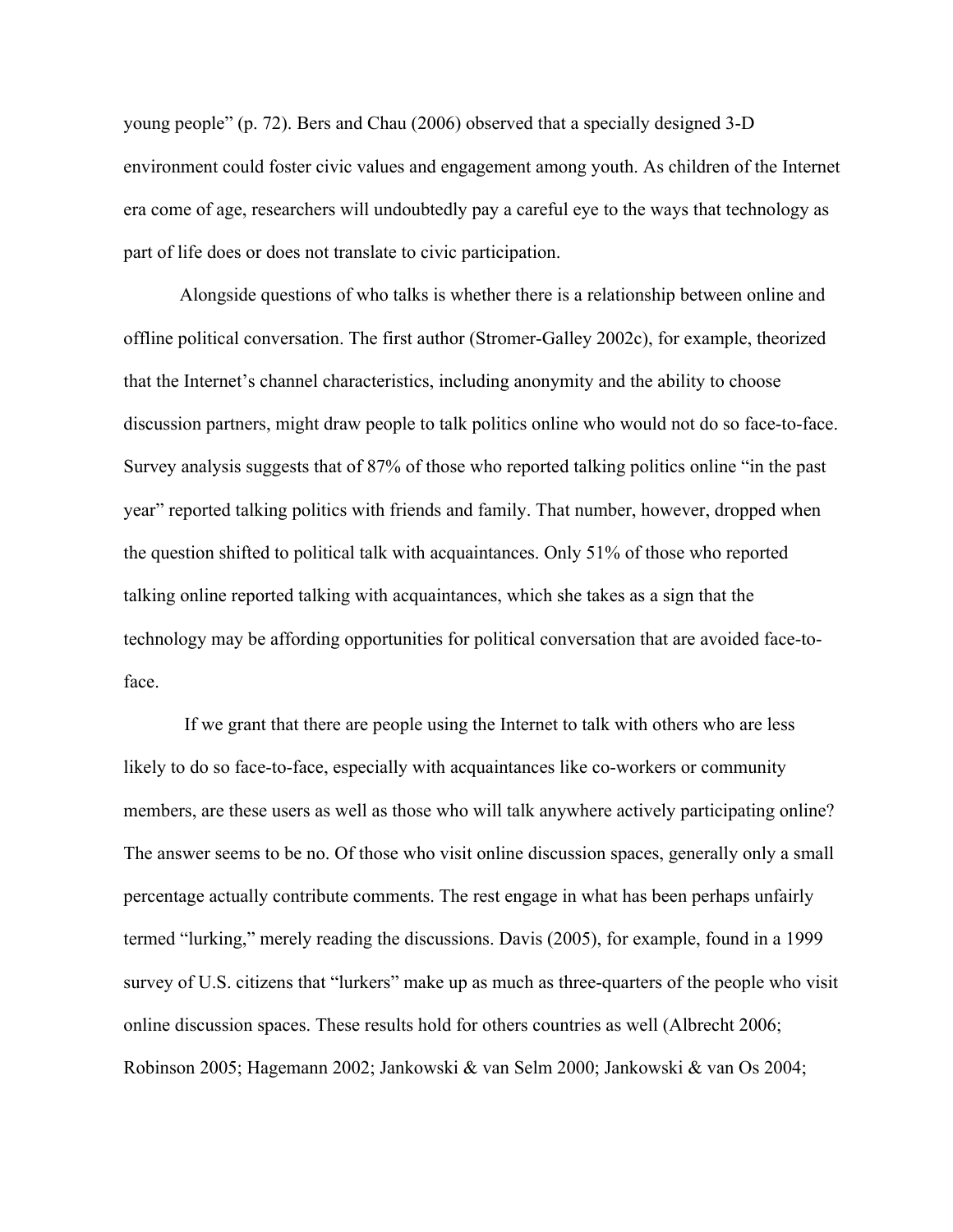Tsaliki 2002). There is concern that those who participate dominate the conversation, but Hagemann (2002) found that frequent contributors to an email list discussion about two Dutch political parties did not monopolize the discussion. Albrecht's (2006) observations of the Hamburg forum were similar, suggesting that frequent contributors did not dominate the discussions with their own views, but instead "behaved as 'old hands,'" by helping facilitate the discussion (p. 72). Others, such as Davis (1999) and Robinson (2005), suggest that the frequent contributors dominated the discussions they analyzed.

Lack of active participation in online discussions is of particular concern to researchers as it is often interpreted as yet another instance of diminished civic engagement. Yet the picture of participation online may be more complex than this. The online environment affords people the opportunity to visit, or "listen in" on a wide array of ongoing conversations generated by both mainstream news media and unknown others. Yet if they do not post comments, they are considered to be non-participating, or worse "lurking," a term that connotes socially deviant behavior. If citizens were to attend political deliberations in an offline environment, such as those hosted by Study Circles or the National Issues Forum, as audience members, it seems unlikely that this would elicit the same concern. Rather than handily dismissing noncommenting visitors of online discussion sites as disengaged, research is needed to determine what effect this type of activity actually has. If being audience to the diverse points of view that arise from group conversations contributes to political knowledge in offline environments, it is possible that online audiences stand to gain from such exposure as well.

As mentioned in an earlier section, there also is deep concern that people online fragment into like-minded interest or issue groups (Doheny-Farina 1996; Sunstein 2001). The question then is who is talking to whom? Are people online talking with people like themselves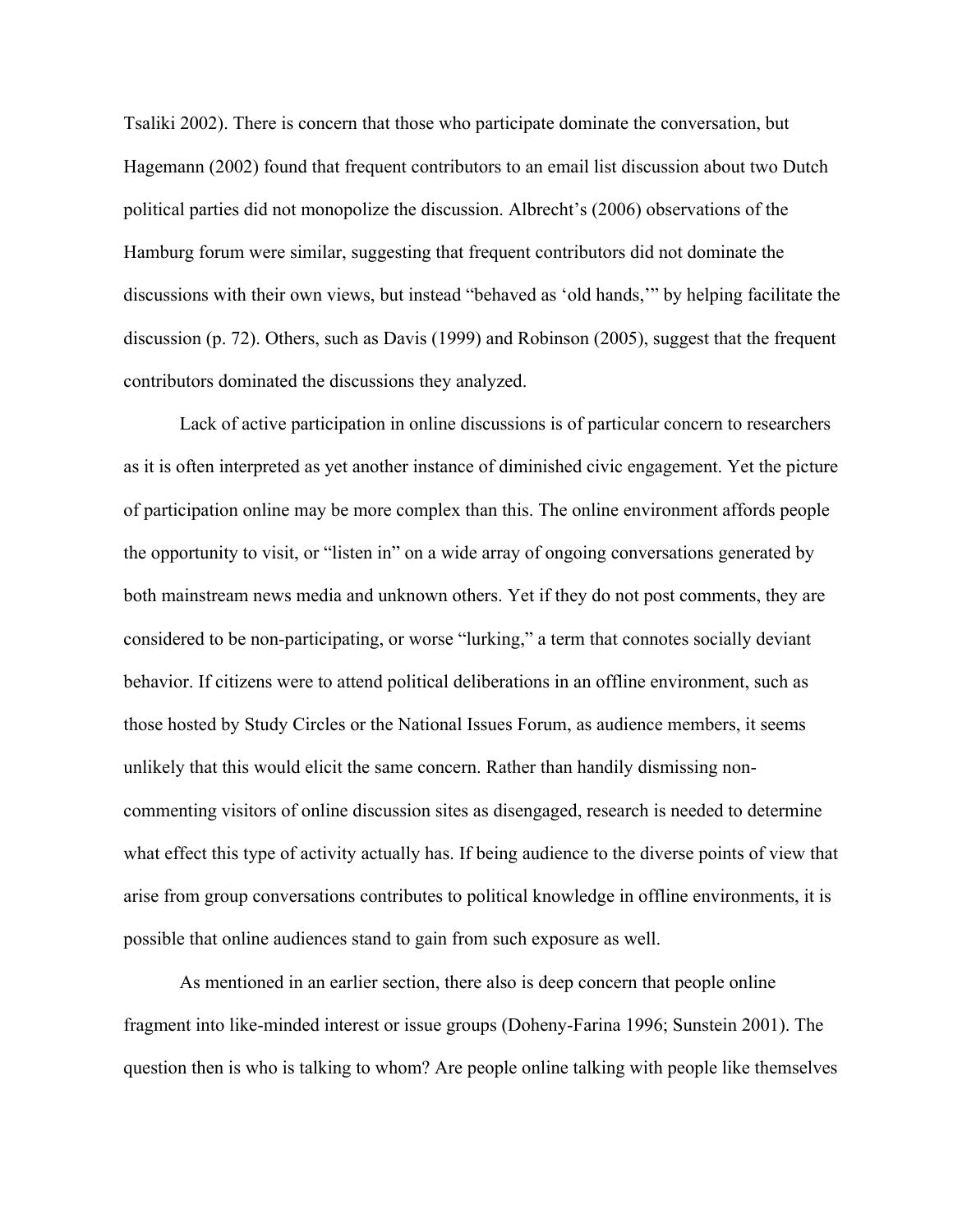or people different from themselves? The answer is both. There is little doubt that people gather into like-minded discussion groups. There is also evidence, however, that people participate and talk with diverse others. Kelly et al. (2005) analyzed political Usenet newsgroups to ascertain if people of similar political ideologies were primarily talking amongst themselves. Their research suggests a high degree of cross-talk, or conversations between people of differing ideologies. In the blogosphere, research of linking patterns on political blogs suggests that as many as 60% of links to other news and blog sites are not of the political ideology of the author or authors of the blog site (Reese et al. 2007).

Now that we have a picture of who talks, it needs to be considered why they do it. Few studies have investigated why people talk politics online, although there is a growing number of studies that have researched motives for Internet use more generally (Papacharissi & Rubin 2000) and for political information seeking (Kaye & Johnson 2002). This question of why people talk politics online has been the focus of the first author's research (Stromer-Galley 2002a; Stromer-Galley 2002b; Stromer-Galley 2002c; Stromer-Galley 2002d). If, as is popular wisdom, online political conversation is "an insult to democracy," what draws people to engage in it? Interviews conducted with 69 people who participate in online, political discussions suggested a range of motives, including the ability to seek a diverse range of perspectives, to learn about political topics and to learn more about one's own views in the process. They participate in online conversations so that they can "vent" about what frustrates them about politics, to observe the views of those with whom they disagree, to gain information outside the mainstream media context, to find others with similar perspectives, and to pick on or attack others just for the fun of it. This range of motives reflects the range of behaviors that are seen in online discussions, the behaviors which lead us back to the question of the quality of the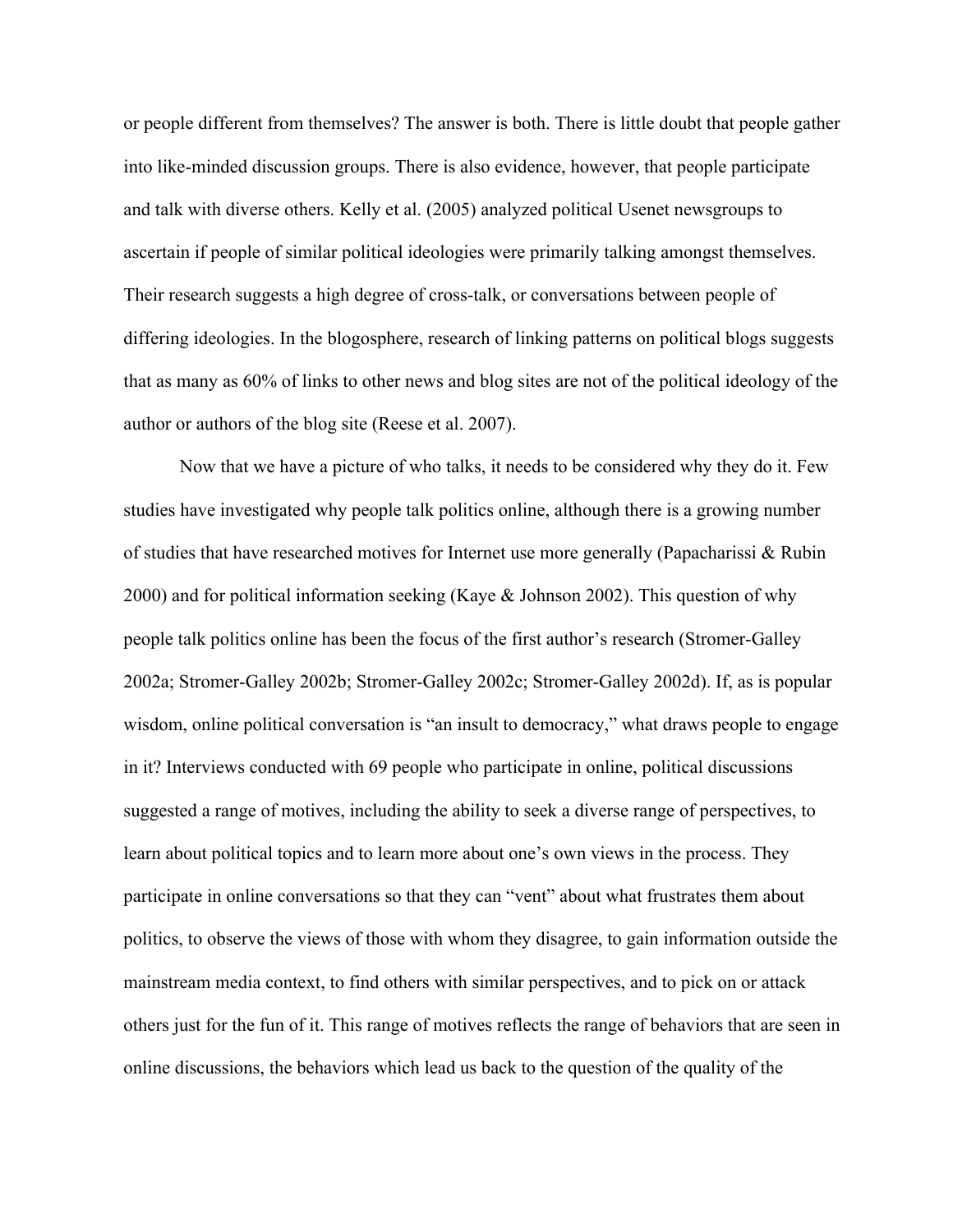discussions. Does the prevailing notion that online discussions are "an insult democracy" bear out in the research? Perhaps it is unsurprising that a large number of studies have been conducted that focus specifically on this question. These are detailed next.

### <h1>The Quality of Online Deliberation

Several studies have attempted to measure how deliberative online discussions are. These studies rely on Habermasian notions of deliberative democracy, including the requirements of equality of participation, reciprocity—which is defined in many ways, but generally means the degree to which there is genuine exchange between discussants—and rational argument.

Studies have been conducted both in the United States and in Europe that investigate whether online discussions meet Habermasian ideals. In a European context, Hagemann (2002) analyzed the discussion on two Dutch political party email lists and found that there was a fairly high degree of reciprocity and interaction between participants, but that discussion was of limited rationality. He concludes that the email lists were not deliberative in the Habermasian sense. Jankowski and van Os (2004) analyzed the online discussions established by the city of Hoogeveen, Netherlands to facilitate greater information exchange between residents and political elites. Their results suggested a "gloomy picture" (p. 190). They found a low level of reciprocity and a general lack of mutual understanding of others' perspectives. In the United States, several studies have analyzed the deliberativeness of online discussions, with similar results. Wilhelm (1998), for example, content analyzed a random sample of Usenet posts and found that for the most part people were talking with like minded others on political topics and that only one-fifth of messages were responding to others. On the question of rationality, he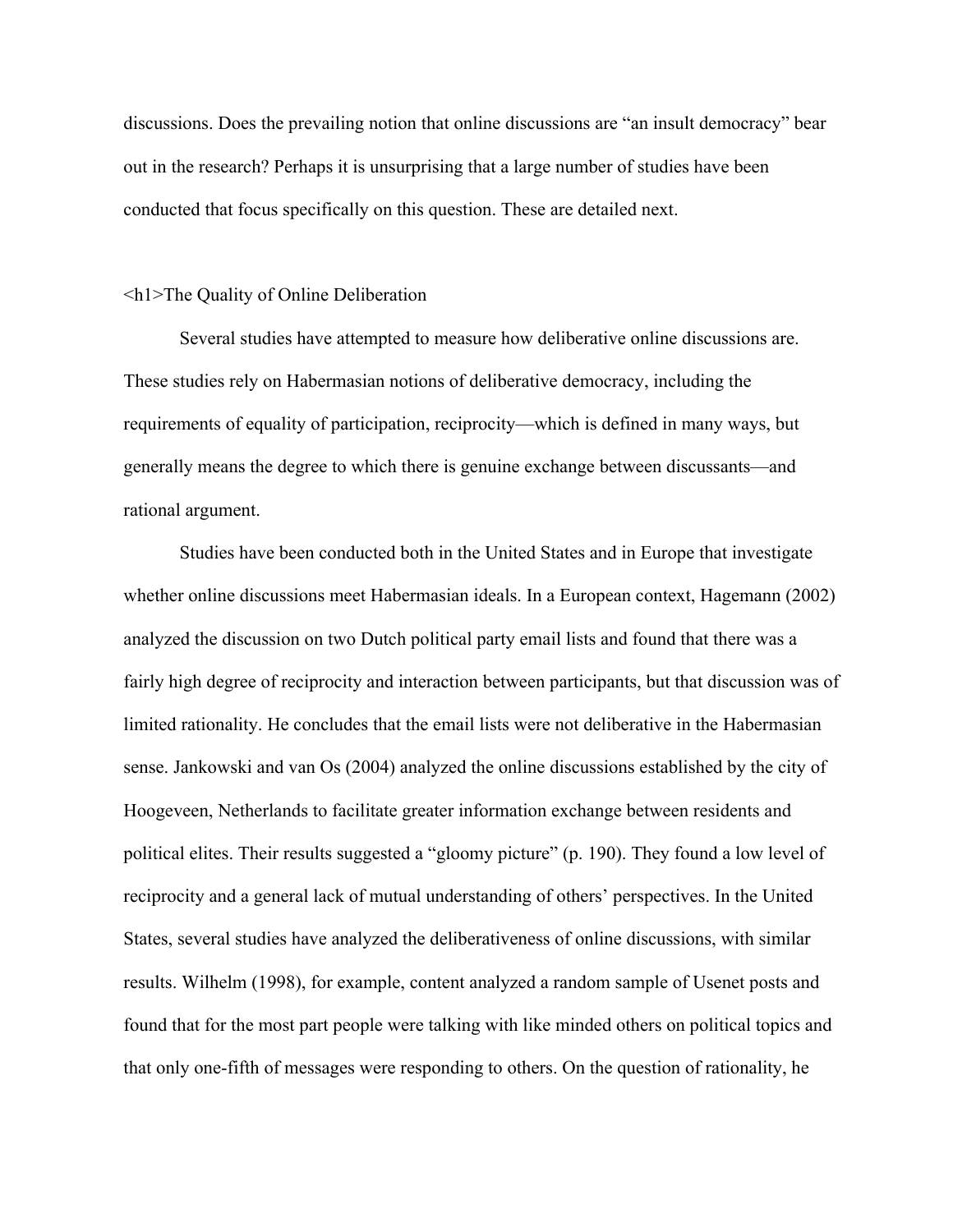found that three quarters of the messages provided reasons for opinions expressed, but that the conversations were not sustained or the topics deeply engaged by the discussants. Similar results have been found by Davis (1999) Hill and Hughes (1998) and Schneider (1996).

Yet these studies offer different definitions of deliberativeness, making it difficult to compare results. Others make general claims based on thin observations without clearly defining, operationalizing, and then measuring the elements that signal a deliberative discussion (Davis, 2005). Two studies have addressed that shortcoming. A coding scheme developed by Graham and Witschge (2003) offers a complex coding system for measuring arguments and counter-arguments of messages in an online discussion in an effort to capture "rationality," an essential component of deliberation. The primary shortcoming is that Graham and Witschge's coding scheme did not meet standards of systematic content analysis (established by Krippendorf (2004), Neuendorf (2002) and others). By not having multiple people apply the coding to a set of discussions to see if they can achieve a satisfactory level of intercoder agreement, they failed to ensure that their coding scheme was valid and reliable. The first author (Stromer-Galley 2007) created a simpler coding system to measure deliberative discussion, using research from deliberation, small group discussions, and discourse analysis to define and operationalize the categories. She achieved a satisfactory level of intercoder agreement on the content categories in a study of online deliberation that used teleconferencing software. It remains to be seen, however, whether others can adapt and use the coding scheme.

One of the reasons that so many scholars have looked to Internet-channeled discussions for deliberation is because the channel characteristics of the technology seem to invite such a possibility. Dalhberg (2001a), for example, identified several characteristics of the Internet that he believes permit democratic discourse in Western societies. These include the autonomy of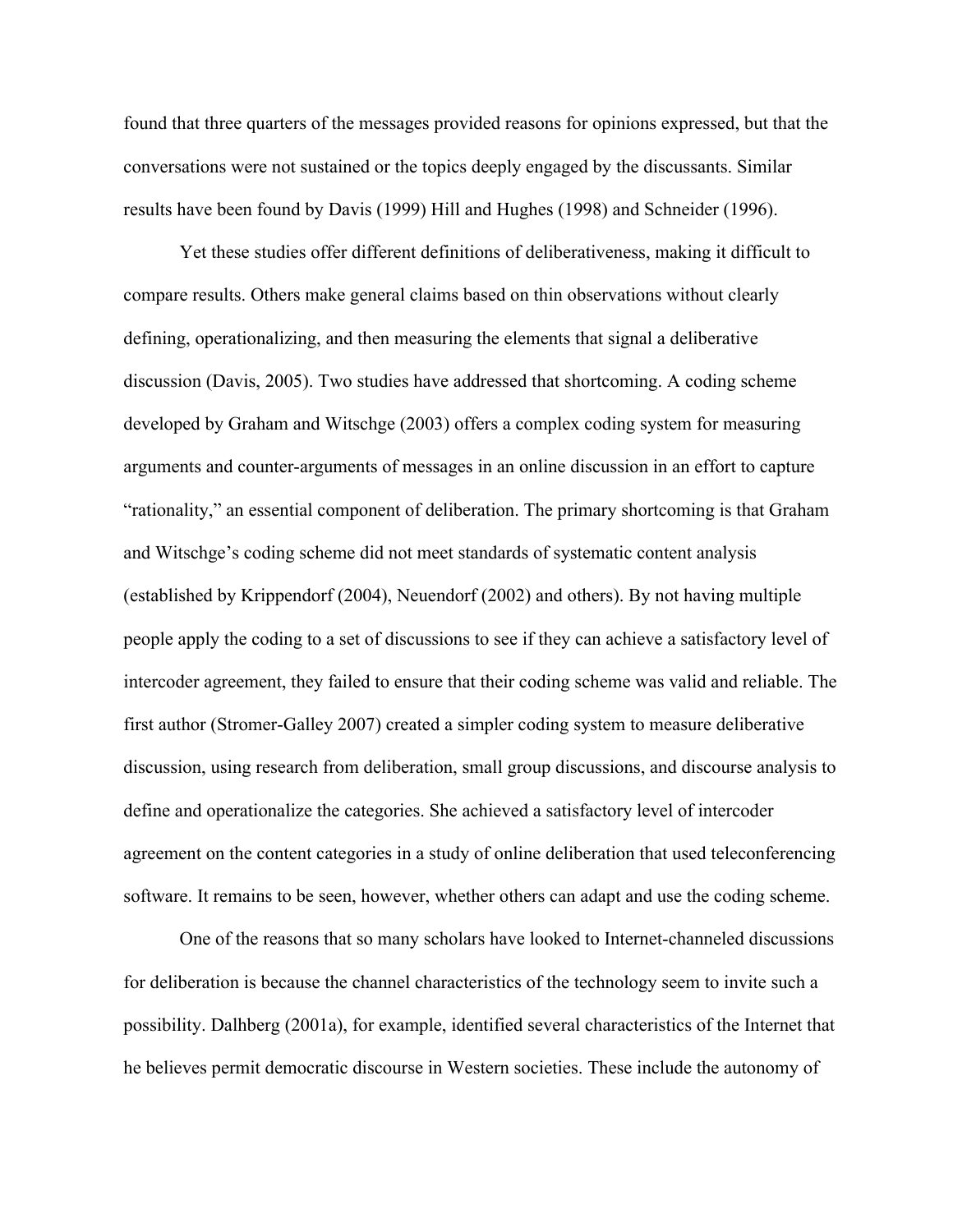individuals to freely express opinions, the ability and opportunity to criticize claims, and the degree of reflexivity of those expressing opinions. This, however, may be true for certain channels for interaction, but not others. Specifically, email lists, message boards, and blogs may enable reflexive, thoughtful, and rational messages, in part because people have time to contemplate a message, find evidence to support it, and consider how it might be responded to before posting. However, synchronous chat may invite problems for genuinely deliberative interactions, given the shorter messages, faster responses, and incoherence of multiple conversations occurring near simultaneously without clear indication of who is speaking to whom. Weger and Aakhus (2003) studied online political chat and found that the quality of the arguments was low, as exhibited by under-developed arguments, because people opt for short, catchy messages rather than thoughtful and well-crafted positions. The first author's research on this topic (Stromer-Galley  $&$  Martinson 2005), by contrast, found that political chat was more coherent and the interactions sustained longer than those on other topics in a chat like cancer support. Moreover, experiments such as that by Price and Cappella (2002) have successfully used synchronous chat for political deliberation, further suggesting that synchronous chat may not be inherently problematic for hosting political conversations.

What this body of research suggests is that the quality of online discussion rests, in part, on the design of the discussion space (Beierle 2004; Noveck 2004; Wright 2006). Wright and Street (2007) argue that "how discussion is organized within the medium of communication helps to determine whether or not the result will be deliberation or cacophony" (p. 850). They argue that the way that discussion spaces are designed matter greatly to whether one sees highor low-quality discussion. Replicating the study conducted by Wilhelm (1998), but focusing on the European Union's online discussion forum, Futurum, Wright and Street found an overall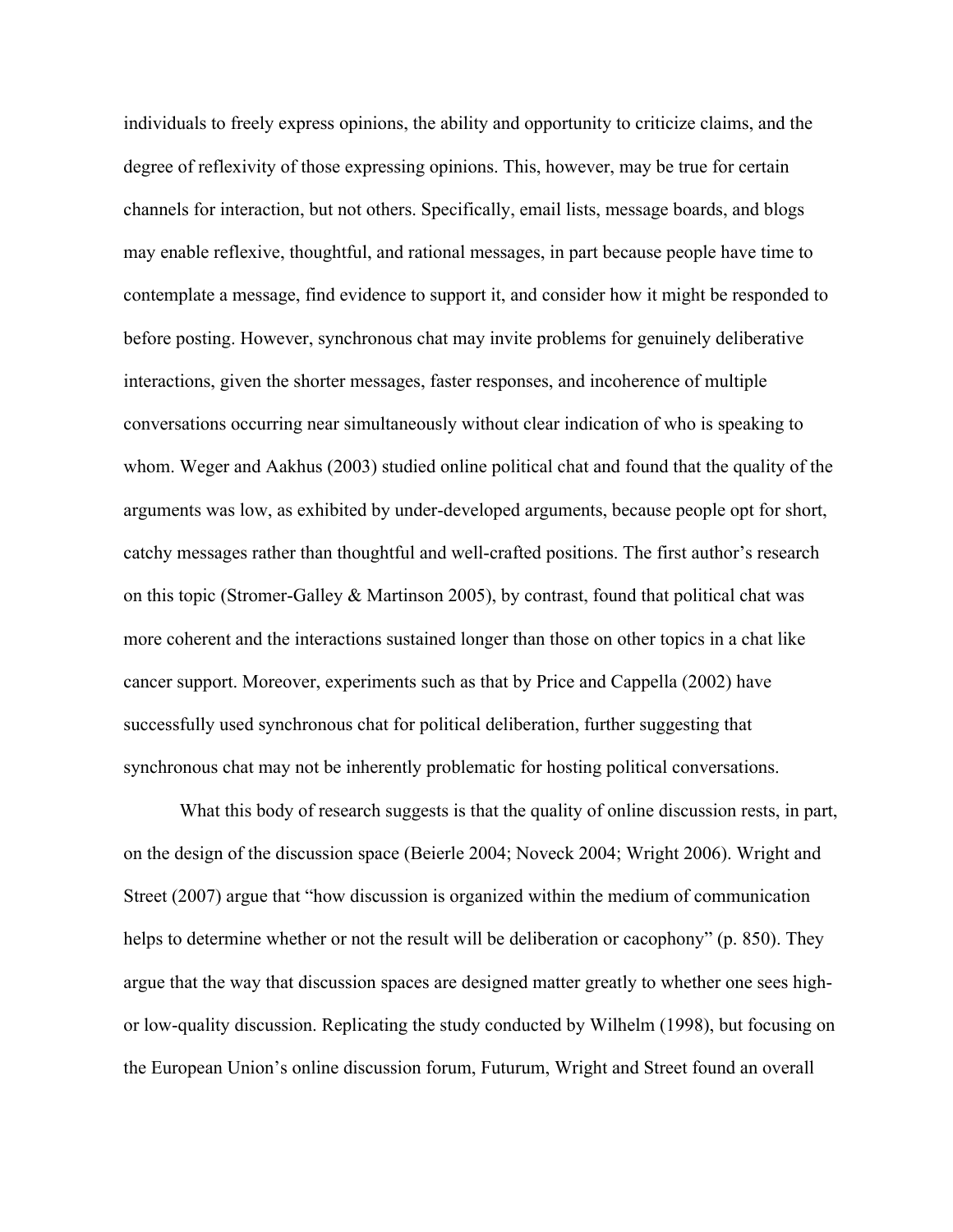higher quality discussion than Wilhelm found of Usenet. They credit the positive results to the design of Futurum, including the recruiting of people who were likely interested in the topics for discussion, the threaded message board, which promoted reciprocity, and the connection to the European Union parliament and hence the possibility that conversations would be heard by policymakers. Other research projects that have studied online discussions that co-mingled citizens and politicians found similar, positive results (Jensen 2003b; Coleman 2004).

Such studies, however, also identified problems that arise when citizens and politicians come together. Coleman's (2004) research examined two online forums hosted by the British parliament on the topics of domestic abuse and communications legislation. Coleman found that participants in the forum about domestic violence in the U.K. were satisfied with their experiences, engaged in a high degree of interaction with each other, but did not feel that the parliamentarians who participated really cared about what they had to say. By contrast, the analysis of the forum on communications legislation suggested that participants did not interact much, but felt that parliamentarians cared about what they had to say—even though there were fewer Members of Parliament. As well, interviews with the MPs indicated the challenges of getting political leaders to participate. MPs were enthusiastic but had difficulty devoting the time to the discussions. In a study of a Danish online discussion between politicians and citizens, Jensen (2003b), found that politicians dominated the debate. They represented slightly more than half the total number of participants and they contributed three times the number of posts. Moreover, citizens and politicians primarily talked with each other; There was little citizen-to-citizen interaction. Jankowski and van Selm (2000) found similar results in a forum that brought together senior citizens, political candidates, and representatives of organizations. Candidates and organizations primarily talked to each other, ignoring citizens who directed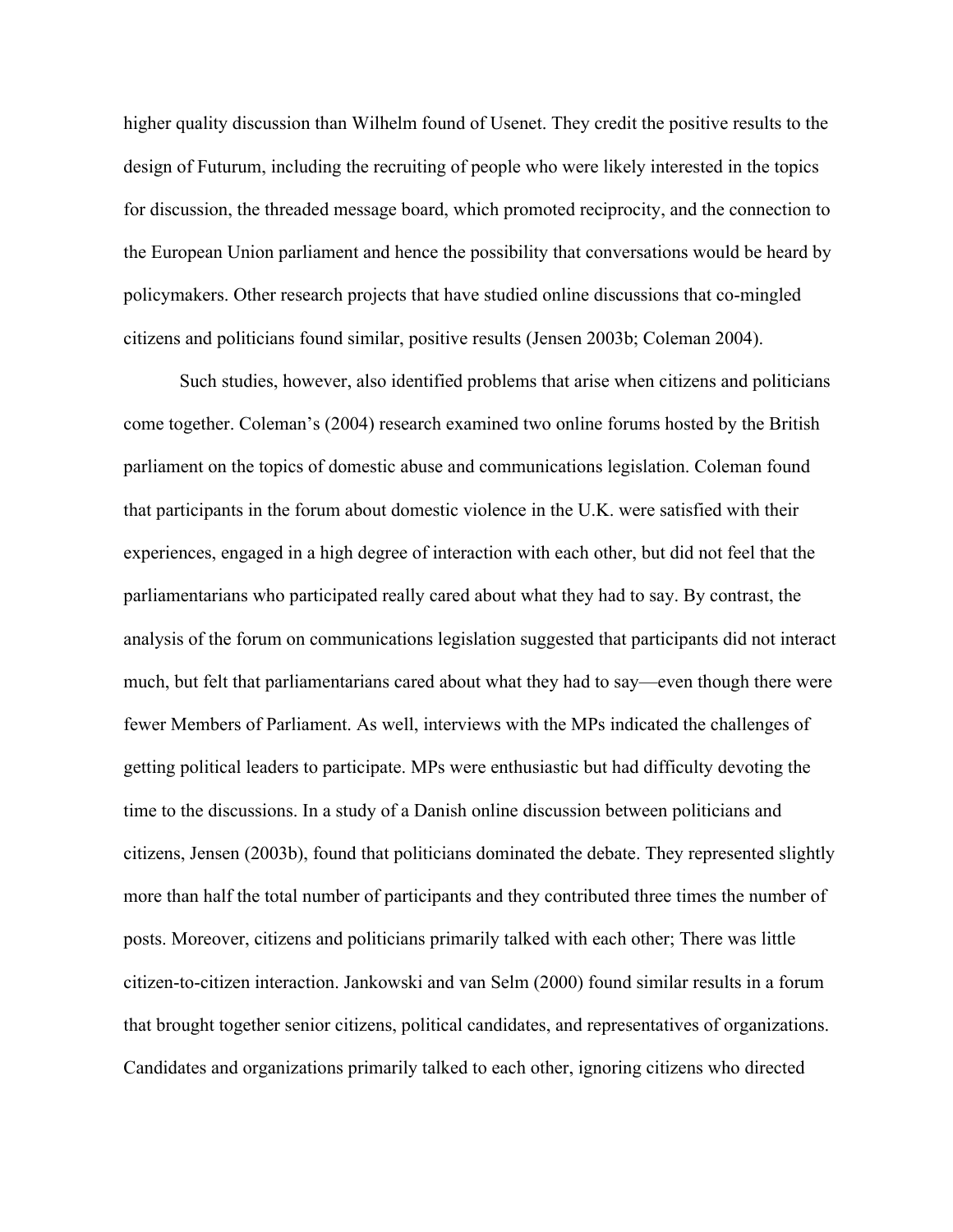comments at them. This research suggests benefits and challenges when citizens and politicians come together in a shared online discussion.

Another component of deliberation that merits consideration is the absence or presence of a moderator. Albrecht (2006) for example, found that citizens in a discussion about land use in the city of Hamburg, Germany produced a high quality discussion. He attributes this to the existence of professional moderators who helped guide the discussion and helped establish "mutual respect and rational orientation" (p. 73). Research by Trenel (2004) on the role of moderators in "Listening to the City" dialogues focused on lower Manhattan's redevelopment after the 9/11 attacks, found that moderators had a positive effect on who actively participated in the online discussion, particularly "advanced moderation," which entailed trained facilitators who kept participants focused on the discussion, intervened if interpersonal conflicts arose, created a respectful climate, balanced the discussion by offering alternative perspectives, and summarized the discussions. Women and minorities were less likely than white men to participate overall in the deliberations, but in the advanced moderation condition they were more likely to actively participate than those in a "basic moderation" condition, where moderators only helped keep the discussion moving forward. These studies indicate that the presence of a moderator can have beneficial effects. More research, particularly experiments with different levels and types of moderation, is needed to further investigate what benefit a moderator might provide for the quality of online discussion.

It should be noted that there is one area quite lacking in online discussion research: that which focuses on political discussions occurring on sites not specifically designated as political. Just as many people talk about politics casually, informally, and as a part of everyday life (Wyatt et al. 2000), it stands to reason that political talk arises amidst conversations about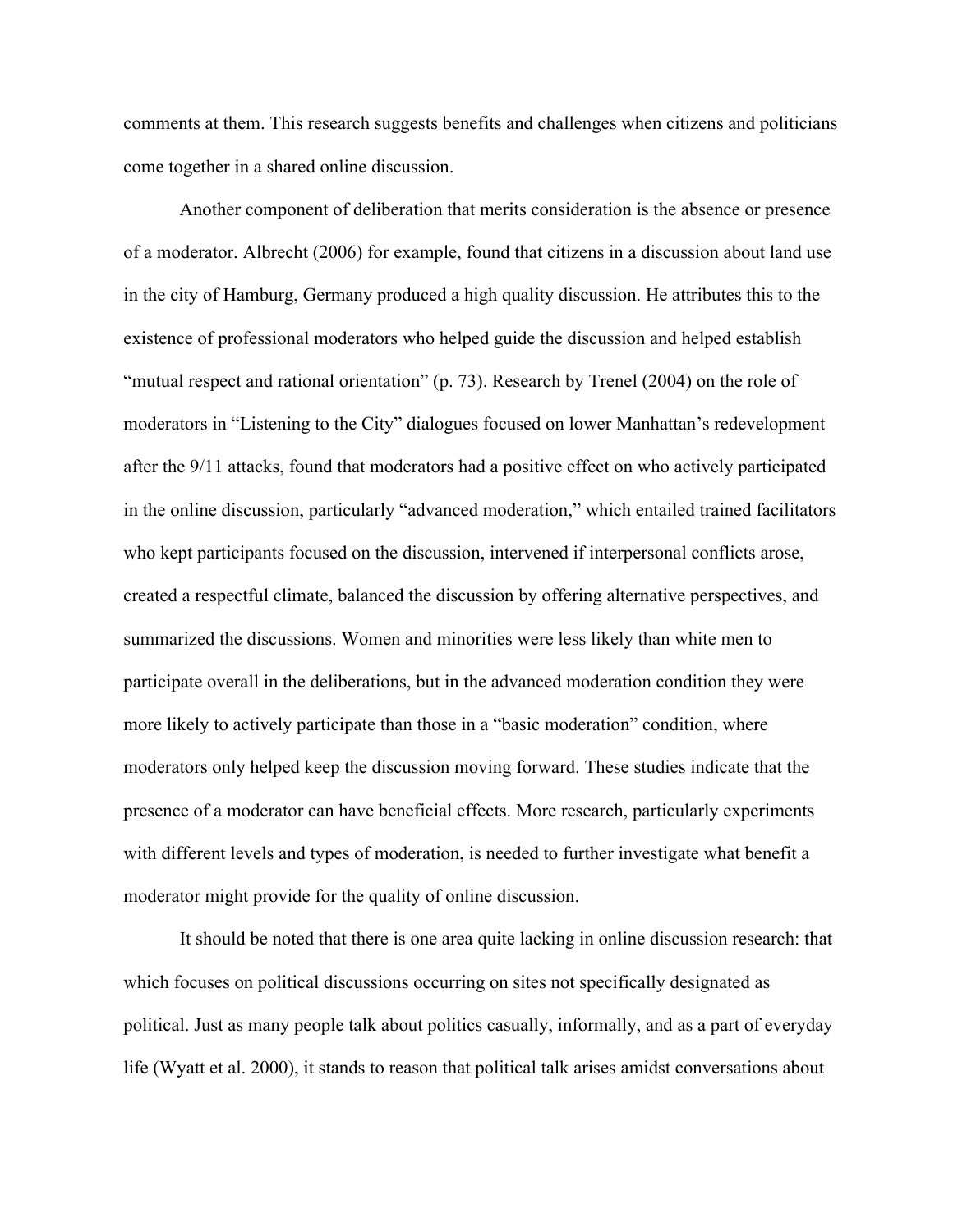sports, religion, business, or entertainment. Research into this area may provide insight into the quality and nature of discussions that occur in places not designated as "political," as well as how to design discussion spaces that capitalize on the ways that people naturally and voluntarily engage in political discussions online.

In sum, online discussions, created by and for citizens and left to their own devices tend not to produce high quality discussions. Better discussions seem to occur when there is moderation of the discussions, well-designed software to promote reciprocity and contemplation, and co-mingling of citizens and political elites.<sup>2</sup> More research, however, is needed to systematically and carefully identify what elements seem to provide the greatest benefits for quality online discussion.

#### <h1>Nation-Based Influences of Online Discussion

As noted earlier, most of the research of online, political discussion focuses on discourse in the West, yet there is a growing body of research that has analyzed political discourse online in countries with authoritarian governments. Researchers analyzing political conversation online in China focus on the difficulty of public, political conversations in a context where censorship and government oversight is ever present. Fung (2002) analyzed a chat room on a newspaper website in Hong Kong in order to study the tensions in the government, economic, and civic structures between China and Hong Kong after China assumed governance of Hong Kong from Britain. Fung found that there were two types of posters: ordinary citizens and professional writers. The professional writers appeared on the forums as average citizens, but their use of a distinctively Chinese way of writing coupled with phrases common in China but unknown in Hong Kong suggested that they were members of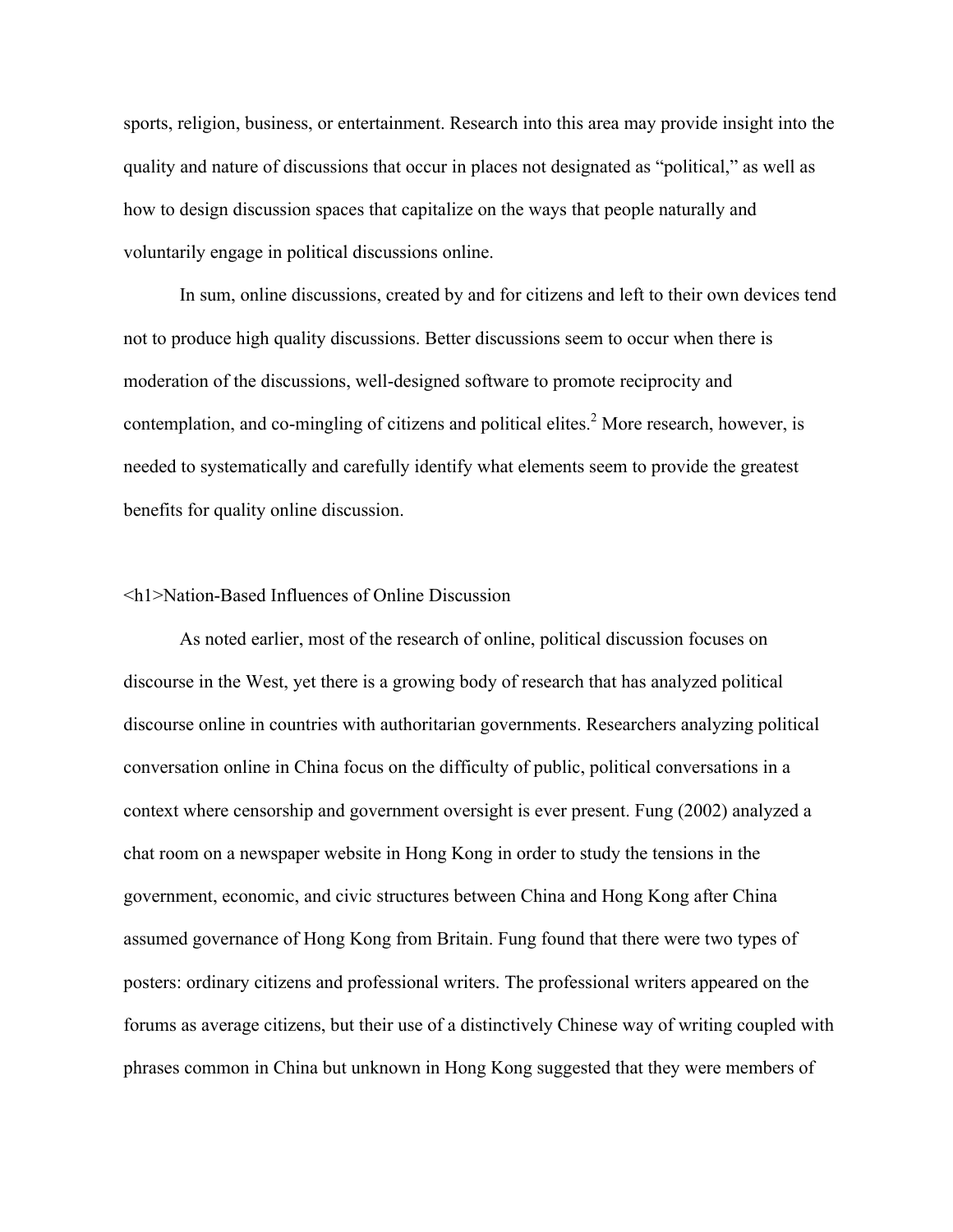the Chinese government sent to marginalize and silence those opposing or critiquing China. The Hong Kong citizens, by contrast, were not well coordinated and were unable to mount effective arguments against those advocating for China. Nevertheless, Fung argues, there were counter-arguments to the pro-China positions, which he notes would not occur in online discussions on mainland China, due either to government- or to self-censorship. He also found other protest strategies, including simply ignoring the pro-China arguments. Fung explained "The silence became effective opposition" (p. 89). Another study of online discussion in authoritarian regimes by Kulikova and Perlmutter (2007) analyzed the role that citizen-written blogs played in the Kyrgyzstan revolution in 2005. Kyrgyzstan was a nation with an authoritarian government and state-controlled media, similar to China. The researchers investigated whether citizen-controlled blogs effectively disseminated unofficial information to citizens, and what role such blogs played in the revolution. They found that they contributed greatly in providing information to people outside of the state-run media and played an important role in the revolution. Studies like these provide important insight into the use of information and communication technologies for resistance and to support revolutions against authoritarian governments. More is needed, especially of countries where the Internet is still diffusing, such as those in Africa.

As is true of Internet studies generally, there is a lack of comparative research focusing on political discussions online. Robinson (2005) provided one of the few studies that looks across multiple countries to see how culture shapes the discussion. She studied three countries, the United States, Brazil, and France and the online message boards hosted on prominent newspapers in each country for two weeks—one week immediately following the September 11, 2001 terrorist attacks in the United States, and one week at the end of October of 2001. Her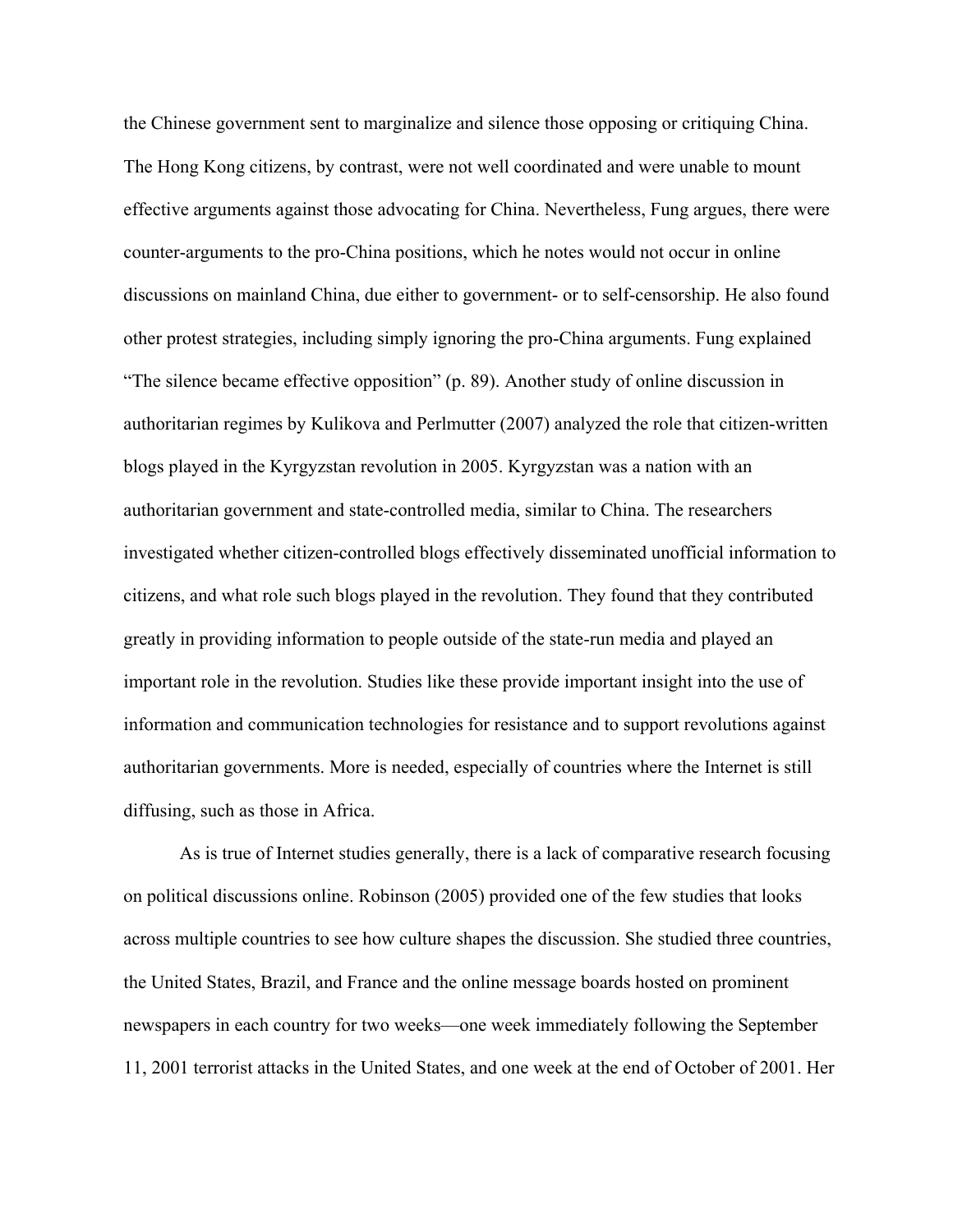research found that the conversations in all three countries quickly divided along ideological lines, and generally into three camps: pro-American, anti-American, and anti-anti-American. She found distinct differences in how the discussants interacted in the three forums. Brazilians adopted formal address to the people with whom they argued, writing notably long messages as compared with discussions in the United States and France. She found that French and Americans used humor, mockery, sarcasm and *ad hominem* attacks in response to posts with which they disagreed. She concluded that differences in the discussions could be attributed to cultural differences: "The 'intimacy' strategies of the Americans and the French, for example, were not shared by the Brazilians, who relied upon 'distancing' strategies that exacerbated the preexisting ideological antagonisms" (Robinson, 2005, 'Conclusion' para 2). More studies of this sort are needed to understand what role culture plays in the quality and kind of political discussions seen online.

### <h1>Conclusions

When Thompson wrote his article in 2002 on political discussion, he concluded that online conversation is "an insult to democracy." What we aim to show in this chapter is a picture that partly confirms and partly rejects Thompson's conclusion. In order to have high quality discussion, there must be people willing to participate, and willing to abide by the high expectations of political conversation at its best: a willingness to hear other perspectives, to rationally argue for one's own opinions while grounding those opinions in sound evidence, to aim for identifying problems and solutions that will benefit the greater good (Dahlberg 2001). None of the research studies reviewed in this chapter suggest that political conversations online meet such lofty ideals, especially those that are organically created by citizens for citizens. This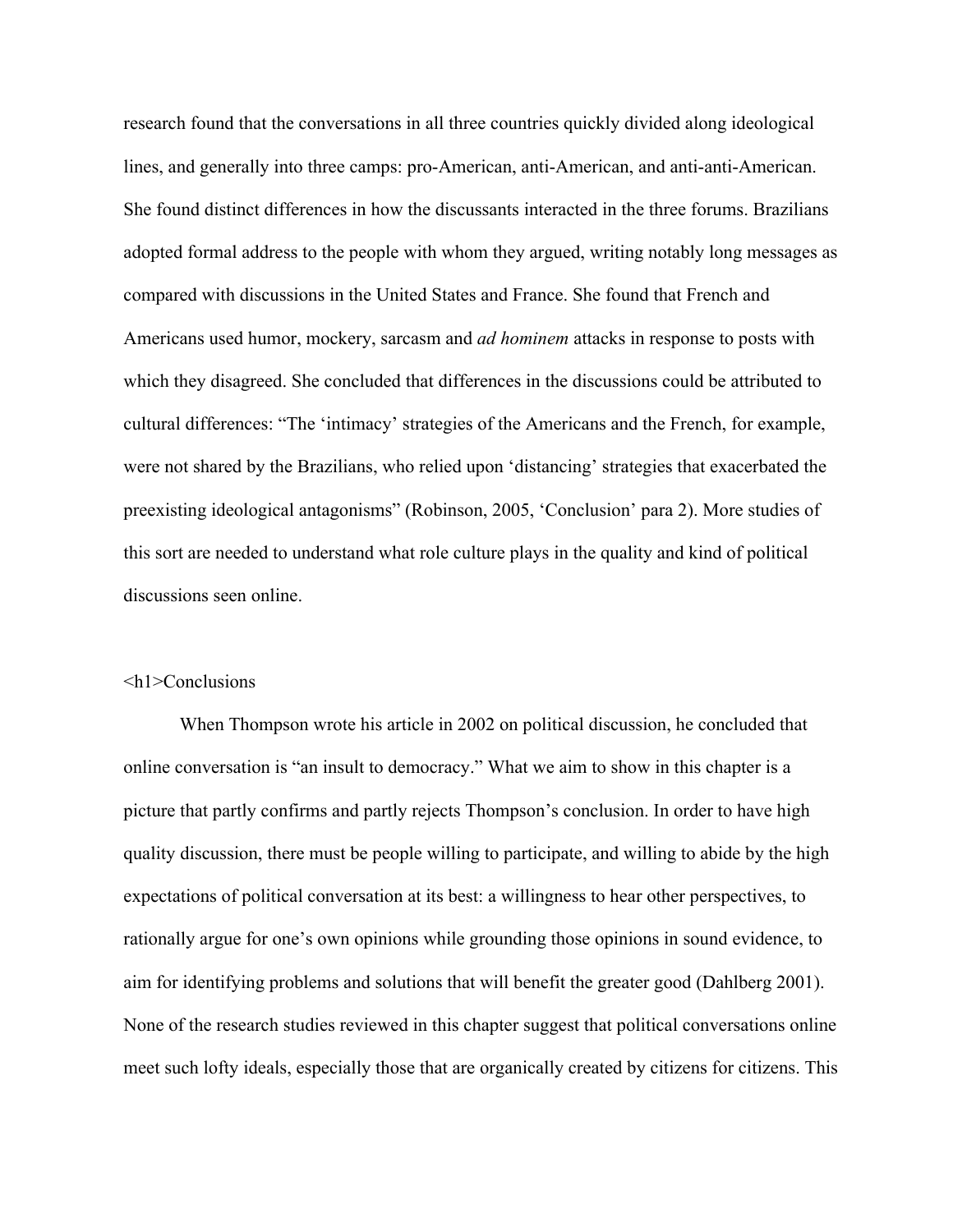suggests that even if the technology makes online political discussion *possible,* that does not mean people will necessarily use the technology in those ways.

Having said that, why should we think there is any benefit to online discussion? There are at least three reasons. First, for those who use various online discussion channels to talk politics, they derive not only pleasure but also benefits from such participation (Stromer-Galley 2002a; Stromer-Galley 2002b). It would be a mistake to minimize the experiences of those who use these forums, simply because they fail to engage in the kind of discussions theorists hold as an unattainable ideal. Second, for those in non-democratically organized societies, online discussion forums can serve as places for resistance (Fung 2002; Hill & Sen 2000; Kulikova & Perlmutter 2007). In such contexts, online forums are not an "insult" to democracy but rather *enable* it. Third, such online discussions, particularly when they are hosted by government agencies or policy makers, enact democracy by situating citizens as agents within the policymaking process. This not only has benefits for citizens but also for government policy making and for governmental bodies as institutions *of* democracy (for an example see Stanley et al.  $(2004)$ ).

Although there are benefits, we believe more research is needed to identify those benefits. Specifically: What effects do online political conversations have on those who participate both in the short term and in the long term? By effects, we need to know more about whether and what people learn about political actors, events, and institutions through their conversations. We need to know whether they are more likely to get involved in other political activities as a result of their online conversations. We need to know whether they develop a more sophisticated opinion on the topic and whether they develop greater sophistication of those who hold contrary opinions. Research exists from deliberation experiments that suggest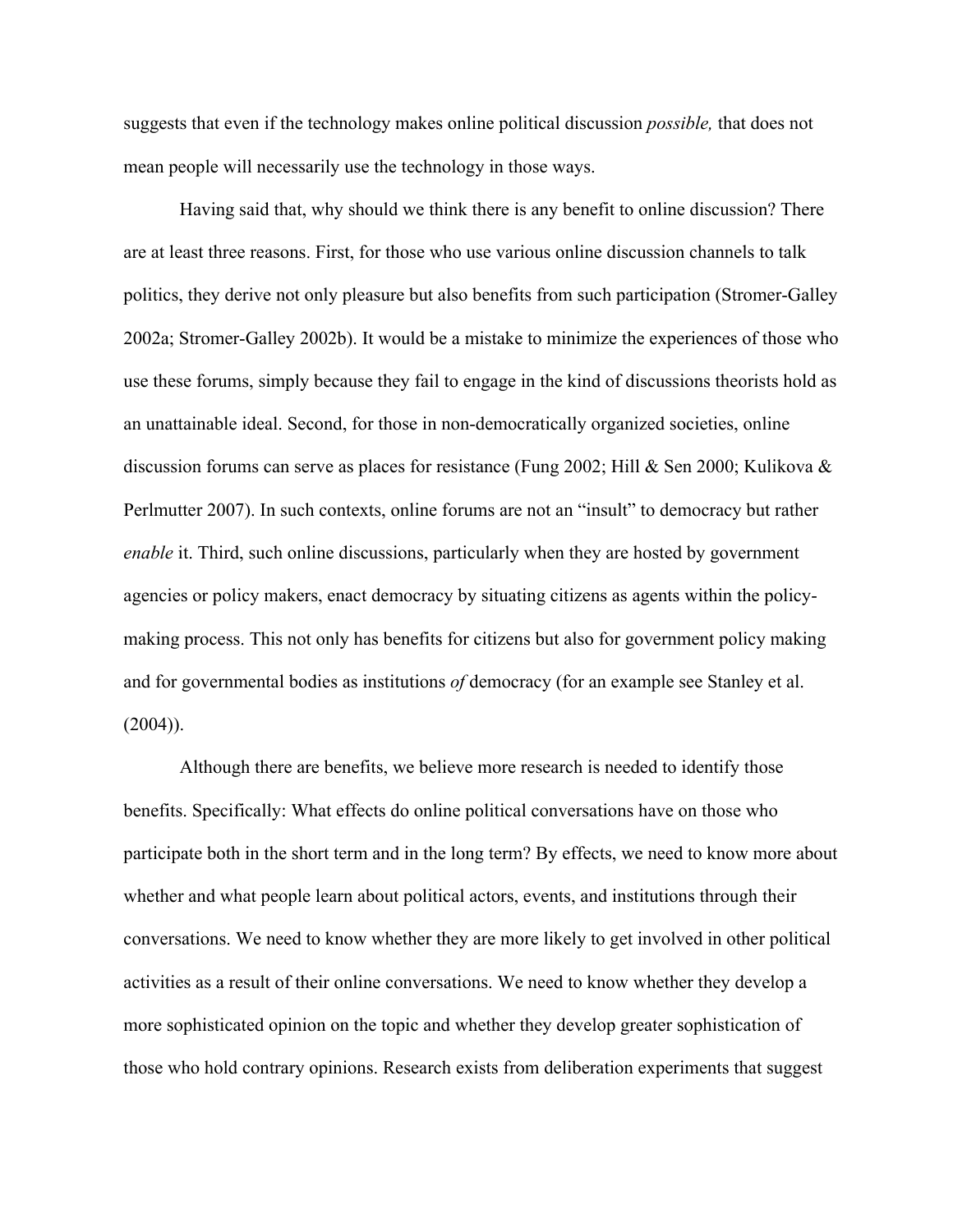that there are such benefits (Price et al. 2002), but further investigation is needed of online deliberations that are naturally occurring and not created as part of an academic experiment. We also need more research that compares online and offline political discussions (for one example of such a comparison see Min (2007)). There is a prevailing assumption in much of the online political discussion literature that face-to-face casual political discussion and more structured political deliberation are the gold standard to which online discussions must meet. Yet, we do not have a clear understanding of the quality of face-to-face discussions.

Research also is needed to investigate the larger social impact of online, political discussions. For example, how does online political conversation affect social capital? Much of the research on social capital focuses on Internet use generally, rather than discussion specifically. People who go online for entertainment purposes are not found to be producing social capital as much as information-seekers (Norris& Jones 1998; Shah et al. 2001). Yet participation online generally provides a broader sense of community (Norris 2002) and increased offline and face-to-face social interaction (Matei 2004; Wellman et al. 2001; Parks & Floyd 1996). Participation in online political discussions may increase social capital (Jensen 2006), but more research is needed to know for certain.

Finally, in our estimation, it is not enough to create online deliberation spaces with advanced technological features that offer no true interaction between citizens and politicians or to host unmoderated discussion forums that scare off otherwise interested discussants due to the vitriol of the few. Encouraging participation in political discussion online, as offline, will not happen en masse until it is perceived to be useful, beneficial, normal, or as Dewey (1993) suggested, as a way of life. To this end, more work needs to be done to design forums to promote good discussion. Such work will likely need to be done by good government groups,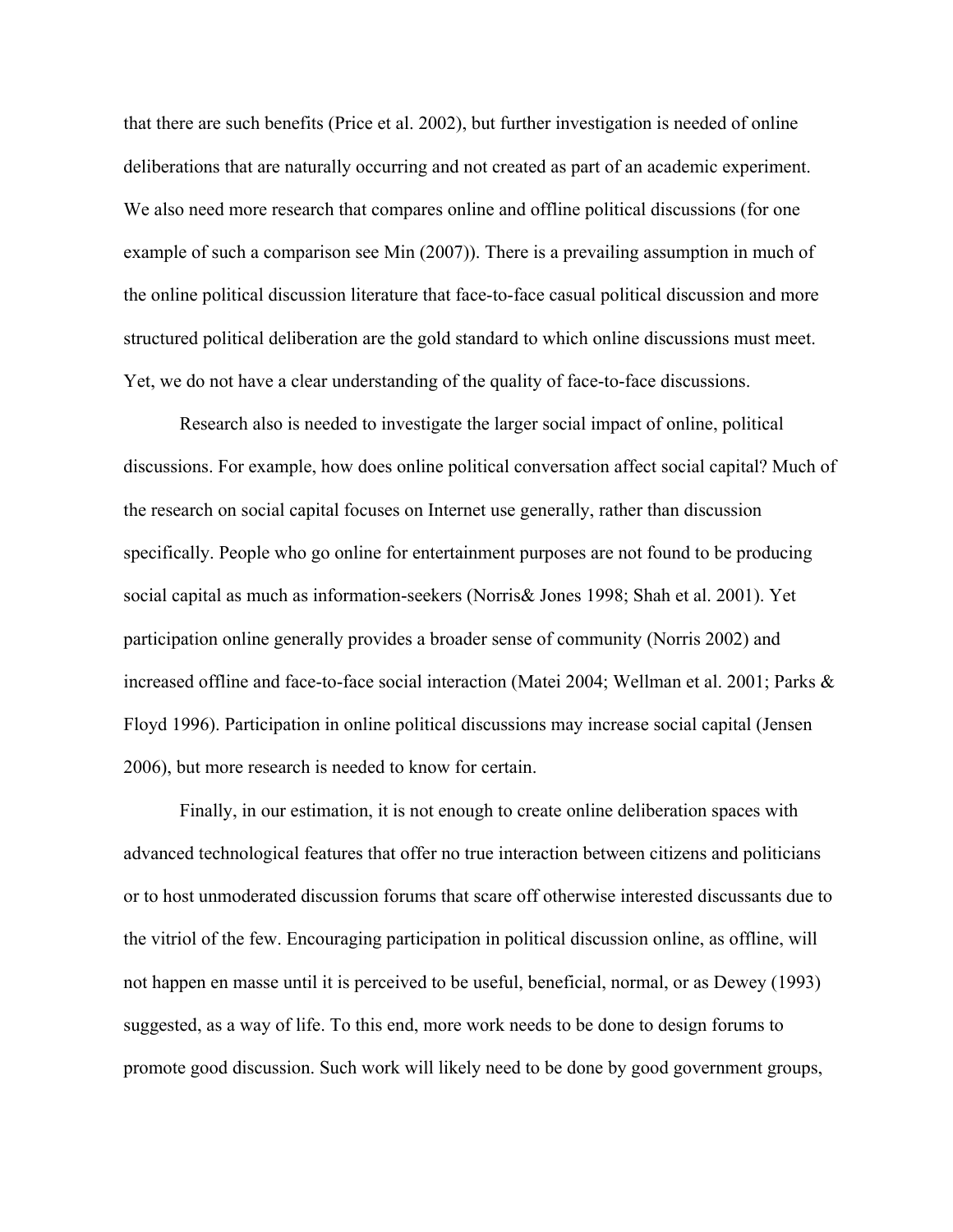advocacy organizations, and governments themselves, in an effort to bring citizens into the political conversation, for their own benefit and for the common good.

<h1>Bibliography

- Albrecht, S. (2006) Whose voice is heard in online deliberation? A study of participation and representation in political debates on the internet. *Information, Communication & Society* **9**, 62-82.
- Barber, B. (1984) *Strong democracy: participatory politics for a new age.* University of California Press, Berkeley, CA.
- Beierle, T. C. (2004) Digital deliberation: engaging the public through online policy dialogues. In: Shane, P. M. (ed.) *Democracy online: the prospects for political renewal through the Internet.* Routledge, New York, pp. 155-166.
- Bers, M. U. and Chau, C. (2006) Fostering civic engagement by building a virtual city. *Journal of Computer-Medicated Communication* **11**,

http://jcmc.indiana.edu/vol11/issue3/bers.html.

Burkhalter, B. (1999) Reading race online: discovering racial identity in Usenet discussions. In: Smith, M. A. and Kollock, P. (eds.) *Communities in cyberspace.* Routledge, London, pp. 60-75.

Byrne, D. N. (2007) Public discourse, community concerns, and civic engagement: exploring Black social networking traditions on BlackPlanet.com. *Journal of Computer-Medicated Communication* **13**, http://jcmc.indiana.edu/vol13/issue1/byrne.html.

Calenda, D. and Mosca, L. (2007) The political use of the internet: some insights from two surveys of Italian students *Information, Communication & Society* **10**, 29-47.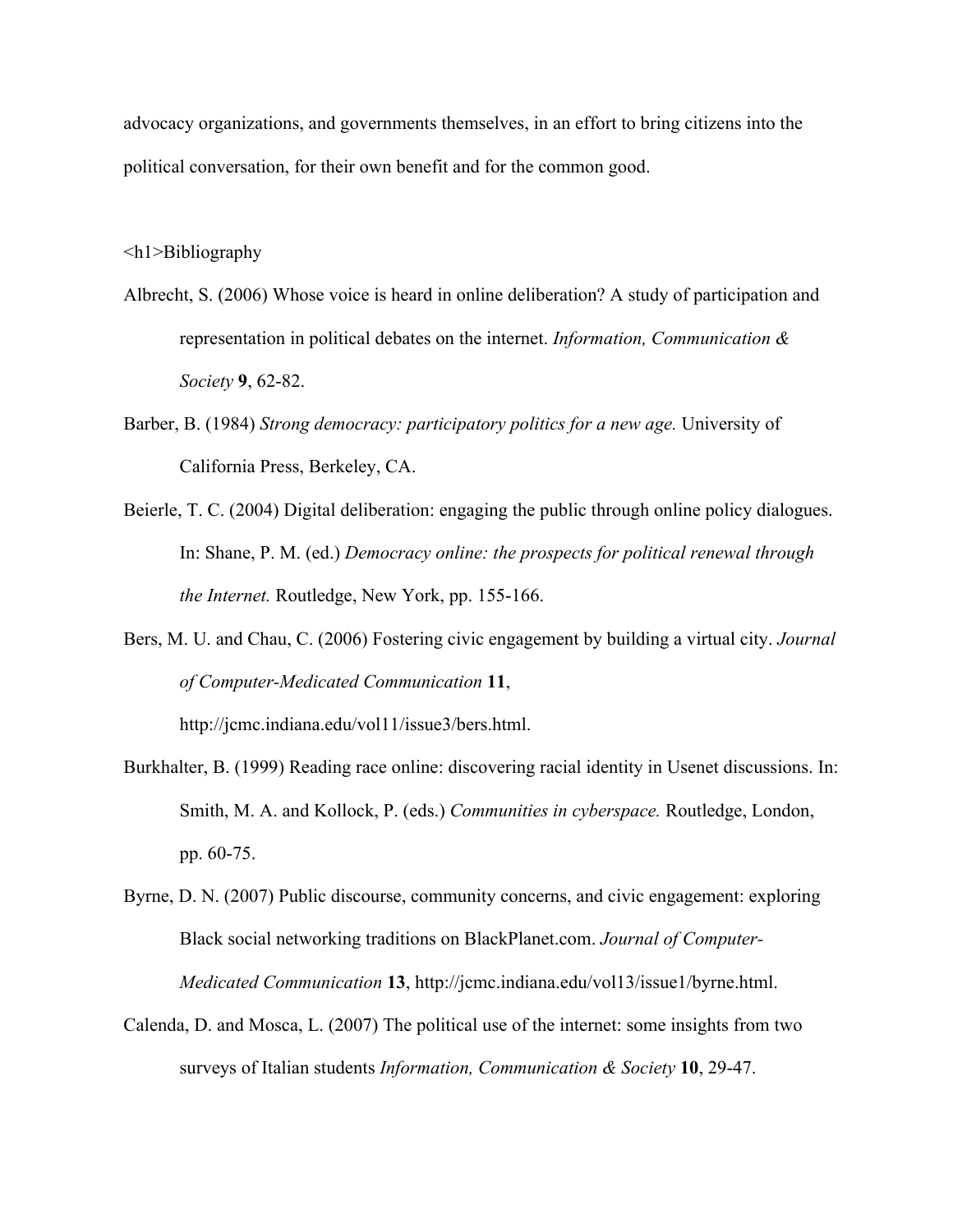- Coleman, S. (2004) Connecting parliament to the public via the internet. *Information, Communication & Society* **7**, 1-22.
- Dahlberg, L. (2001) The internet and democratic discourse: exploring the prospects of online deliberative forums extending the public sphere. *Information, Communication and Society* **4**, 615-633.
- Davis, R. (1999) *The web of politics: the Internet's impact on the American political system.*  Oxford University Press, New York.
- Davis, R. (2005) *Politics online: blogs, chatrooms, and discussion groups In American democracy.* Routledge, New York.
- Delli Carpini, M. X. and Keeter, S. (1996) *What Americans know about politics and why it matters.* Yale University Press, New Haven, CT.
- Dewey, J. (1946) *The public and its problems: an essay on political inquiry.* Gateway Books, Chicago.
- Dewey, J., Morris, D. and Shapiro, I. (1993) *The political writings.* Hackett Publishing Company Inc., Indianapolis.
- Doheny-Farina, S. (1996) *The wired neighborhood.* Yale University Press, New Haven, CT.
- Donath, J. and boyd, d. (2004) Public displays of connection. *BT Technology Journal* **22**, 71.
- Douglas, K. M. and McGarty, C. (2001) Identifiability and self-presentation: computermediated communication and intergroup interaction. *British Journal of Social Psychology* **40**, 399-416.
- Endres, D. and Warnick, B. (2004) Text-based interactivity in candidate campaign Web sites: a case study from the 2002 elections. *Western Journal of Communication* **68**, 322-343.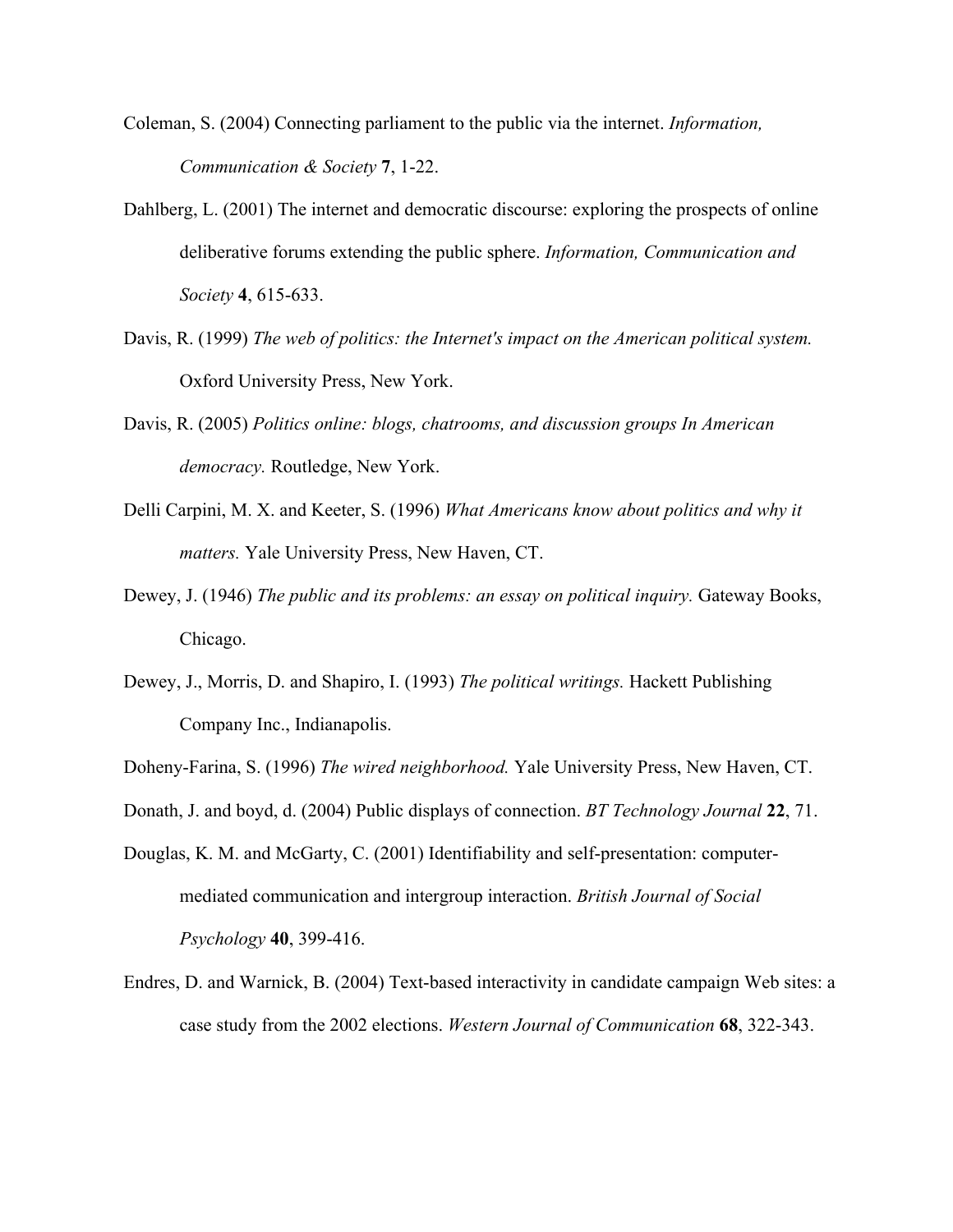- Fung, A. (2002) One city, two systems: democracy in an electronic chat room in Hong Kong. *Javnost/The Public* **9**, 77-94.
- Garramone, G. M., Harris, A. C. and Anderson, R. (1986) Uses of political computer bulletin boards. *Journal of Broadcasting & Electronic Media* **30**, 325-339.
- Graham, T. and Witschge, T. (2003) In search of online deliberation: towards a new method for examining the quality of online discussions. *Communications* **28**, 173-204.
- Habermas, J. (1962/1989 ) *The Structural Transformation of the Public Sphere.* MIT Press, Cambridge, MA.
- Hacker, K. L. (1996) Missing links in the evolution of electronic democratization. *Media, Culture & Society* **18**, 213-232.
- Hagemann, C. (2002) Participation in and contents of two Dutch political party discussion lists on the internet. *Javnost/The Public* **9**, 61-76.
- Harp, D. and Tremayne, M. (2006) The gendered blogosphere: examining inequality using network and feminist theory. *Journalism & Mass Communication Quarterly* **83**, 247- 264.
- Heeter, C. (1989) Implications of new interactive technologies for conceptualizing communication. In: Salvaggio, J. L. and Bryant, J. (ed.) *Media use in the information age: emerging patterns of adoption and consumer use.* Lawrence Erlbaum Associates, Hillsdale, NJ, pp. 217-235.
- Herring, S., Job-Sluder, K., Scheckler, R. and Barab, S. (2002) Searching for Safety Online: Managing" Trolling" in a Feminist Forum. *The Information Society* **18**, 371-384.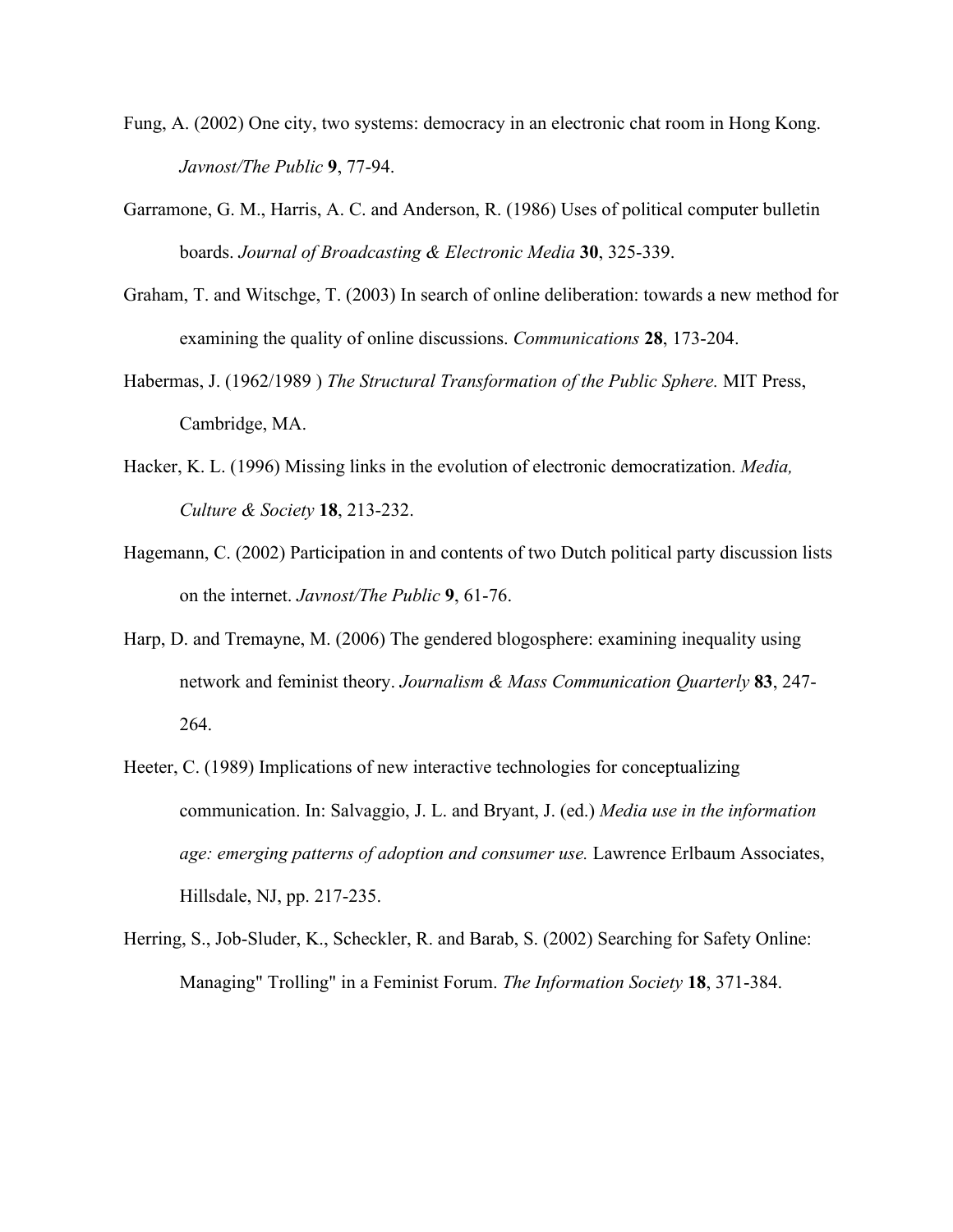- Hill, D. T. and Sen, K. (2000) The Internet in Indonesia's new democracy. In: Ferdinand, P. (ed.) *The Internet, democracy and democratization.* Frank Cass Publishers, London, pp. 119-136.
- Hill, K. A. and Hughes, J. E. (1998) *Cyberpolitics: citizen activism in the age of the Internet.*  Rowman & Littlefield Publishers, Co, Lanham, MD.
- Jankowski, N. and van Os, R. (2004) Internet-based political discourse: a case study of electronic democracy in Hoogeveen. In: Shane, P. M. (ed.) *Democracy online: the prospects for political renewal through the Internet.* Routledge, New York, pp. 181- 193.
- Jankowski, N. and van Selm, M. (2000) The promise and practice of public debate in cyberspace. In: Hacker, K. T. and van Dijk, J. (ed.) *Digital democracy: issues of theory & practice.* Sage, Thousand Oaks, NJ, pp. 149-165.
- Jensen, J. L. (2003a) Public spheres on the internet: anarchic or government-sponsored A comparison. *Scandinavian Political Studies* **26**, 349-374.
- Jensen, J. L. (2003b) Virtual democratic dialogue? Bringing together citizens and politicians. *Information Polity* **8**, 29-47.
- Jensen, J. L. (2006) The Minnesota E-Democracy project: mobilising the mobilised? In: Oates, S., Owen, D. and Gibson, R. K. (ed.) *The Internet and politics: citizens, voters and activists.* Routledge, London, pp. 39-58
- Johnson, T. J., Kaye, B. K., Bichard, S. L. and Wong, W. J. (2007) Every blog has its day: politically-interested Internet users' perceptions of blog credibility. *Journal of Computer-Medicated Communication* **13**,

http://jcmc.indiana.edu/vol13/issue1/johnson.html.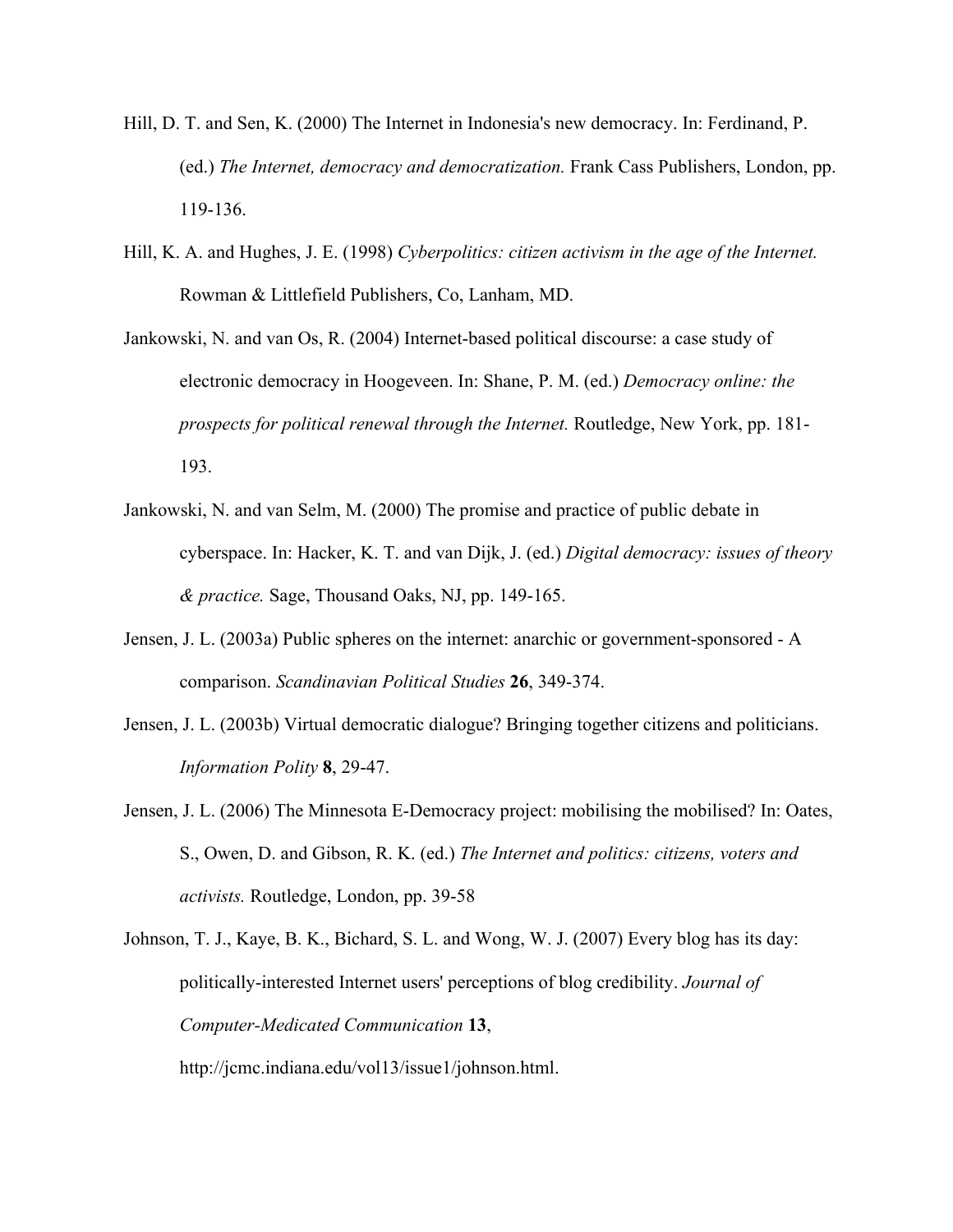- Kaye, B. K. and Johnson, T. J. (2002) Online and in the know: uses and gratifications of the Web for political information. *Journal of Broadcasting and Electronic Media* **46**, 54-71.
- Kelly, J., Fisher, D. and Smith, M. (2005) Debate, division, and diversity: political discourse networks in Usenet newsgroups. Paper presented at the Stanford Online Deliberation Conference, Stanford University, Palo Alto, California.
- Krippendorff, K. (2004) *Content analysis: an introduction to its methodology.* Sage, New York.
- Kulikova, S. V. and Perlmutter, D. D. (2007) Blogging down the dictator? The Kyrgyz revolution and Samizdat websites. *The International Communication Gazette* **69**, 29-50.
- Matei, S. (2004) The Impact of State-Level Social Capital on the Emergence of Virtual Communities. *Journal of Broadcasting & Electronic Media* **48**, 23-41.
- McKenna, K. Y. A. and Bargh, J. A. (1998) Coming out in the age of the internet: identity 'demarginalization' through virtual group participation. *Journal of Personality and Social Psychology* **75**, 681-94.
- McMillan, S. J. and Hwang, J. S. (2002) Measures of perceived interactivity: an exploration of the role of direction of communication, user control, and time in shaping perceptions of interactivity. *Journal of Advertising* **31**, 29-43.

Min, S. (2007) Online vs. face-to-face deliberation: effects on civic engagements. *Journal of Computer-Medicated Communication* **12**, http://jcmc.indiana.edu/vol12/issue4/.

Neuendorf, K. A. (2002) *The content analysis guidebook.* Sage, Thousand Oaks, CA.

Norris, P. (2002) The bridging and bonding role of online communities. *Press/Politics* **7**, 3-13.

Norris, P. and Jones, D. (1998) Virtual democracy. *Harvard International Journal of* 

*Press/Politics* **3,** 1-4.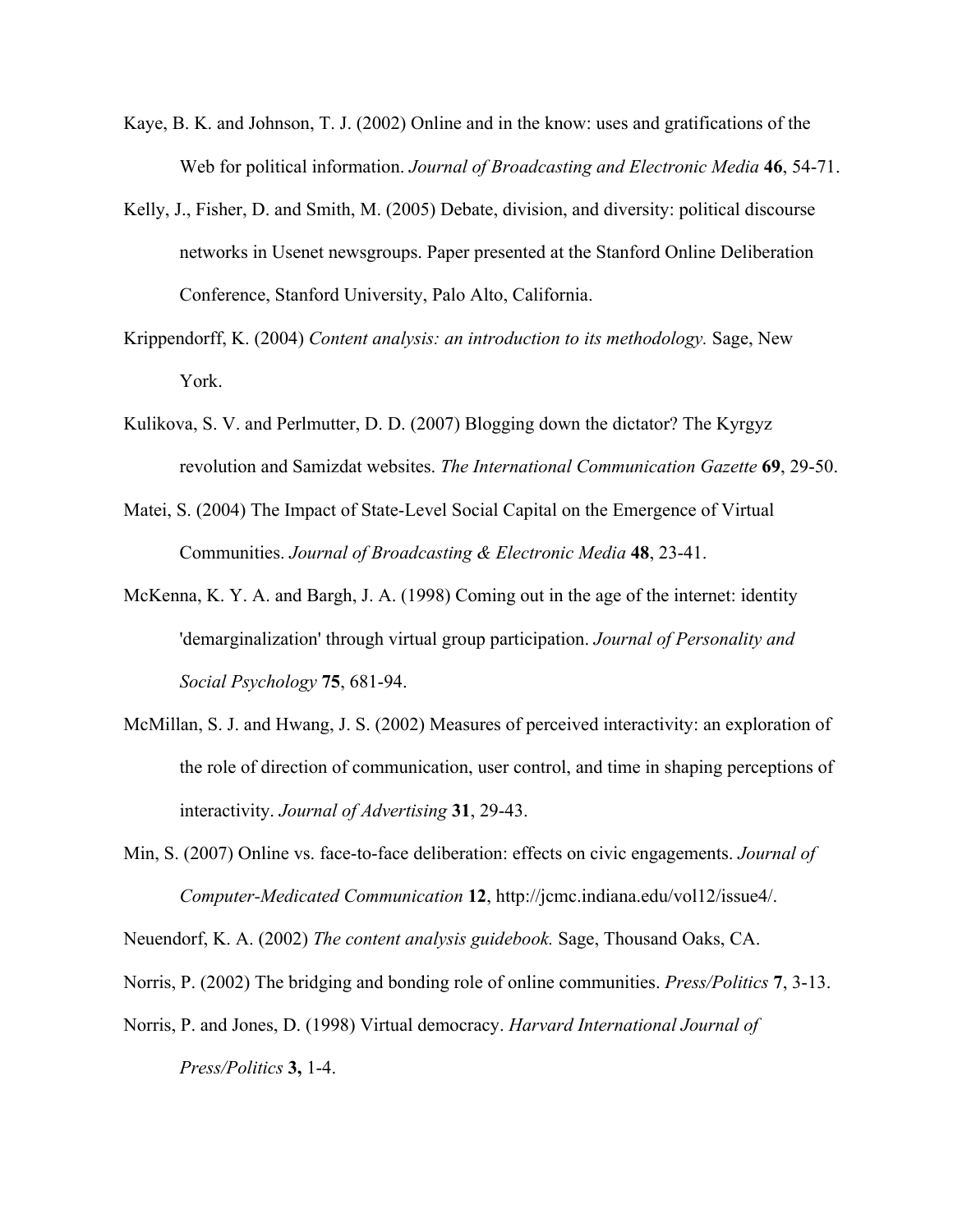Noveck, B. S. (2004) Unchat: democratic solution for a wired world. In: Shane, P. M. (ed.) *Democracy online: The prospects for political renewal through the Internet.* New York, Routledge, pp. 21-34.

Papacharissi, Z. and Rubin, A. M. (2000) Predictors of Internet use. *Journal of Broadcasting & Electronic Media* **44**, 175-196.

Parks, M. R. and Floyd, K. (1996) Making friends in cyberspace. *Journal of Computer-Mediated Communication* **1**. [Online] Available at http://jcmc.indiana.edu/vol1/issue4/parks.html.

- Price, V. and Cappella, J. N. (2002) Online deliberation and its influence: the electronic dialogue project in campaign 2000. *IT & Society* **1**, 303-329.
- Price, V., Cappella, J. N. and Nir, L. (2002) Does disagreement contribute to more deliberative opinion? *Political Communication* **19**, 95-112.
- Putnam, R. D. (2000) *Bowling alone: The collapse and revival of American community.* Simon & Schuster, New York.
- Reese, S. D., Rutigliano, L., Hyun, K. and Jeong, J. (2007) Mapping the blogosphere: professional and citizen-based media in the global news arena. *Journalism* **8**, 235-261.
- Robinson, L. (2005) Debating the events of September 11th: discursive and interactional dynamics in three online fora. *Journal of Computer-Medicated Communication* **10**, http://jcmc.indiana.edu/vol10/issue4/robinson.html.
- Savicki, V., Lingenfelter, D. and Kelley, M. (1996) Gender language style and group composition in Internet discussion groups. *Journal of Computer-Mediated Communication* **2**, [Online] Available at: http://jcmc.huji.ac.il/vol2/issue3/savicki.html.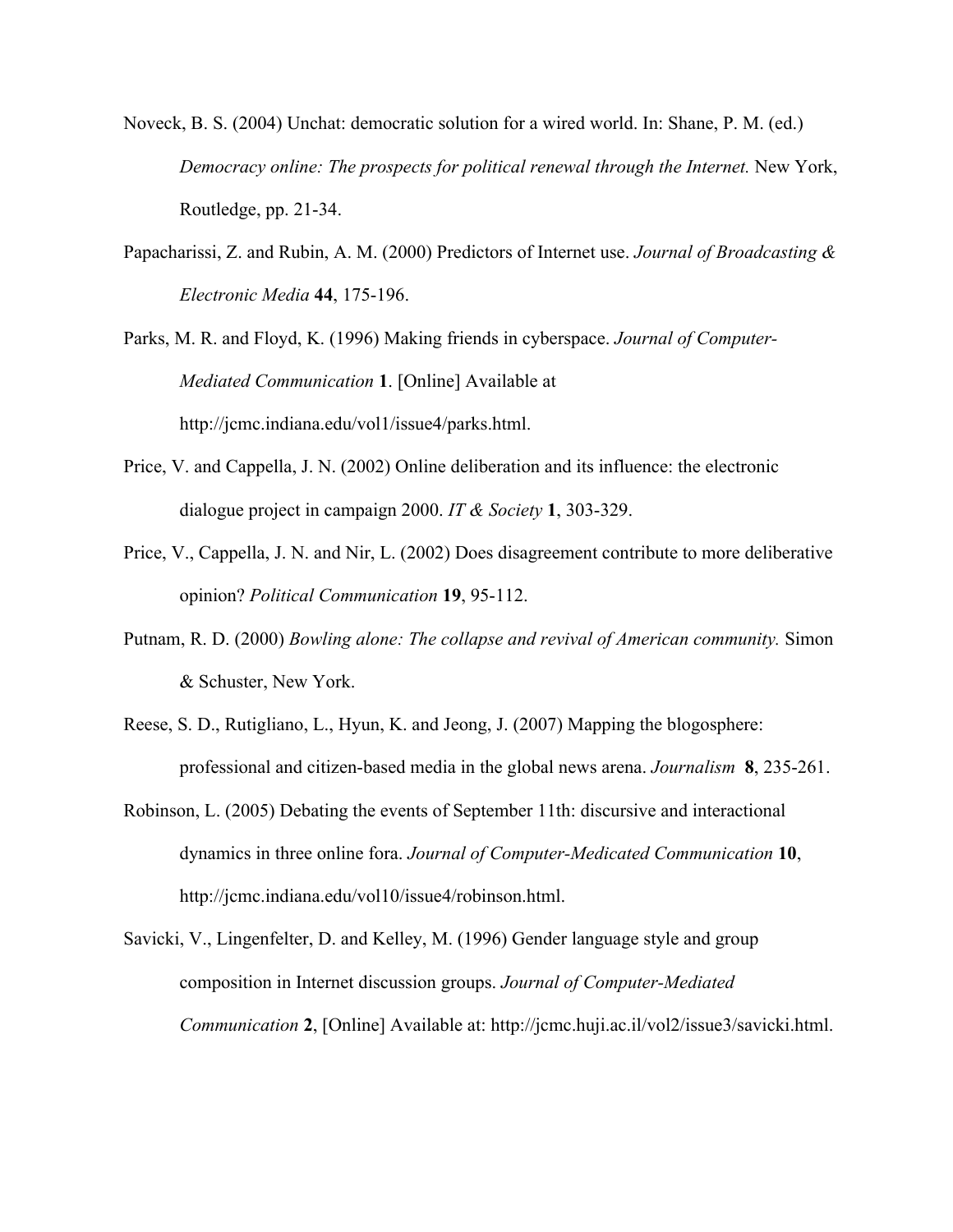- Schneider, S. M. (1996) Creating a democratic public sphere through political discussion: A case study of abortion conversation on the Internet. *Social Science Computer Review* **14**, 373-393.
- Shah, D. V., Kwak, N. and Holbert, R. L. (2001 ) 'Connecting' and 'disconnecting' with civic life: patterns of Internet use and the production of social capital. . *Political Communication* **18**, 141-162.
- Stanley, J. W., Weare, C. and Musso, J. (2004) Participation, deliberative democracy, and the Internet: lessons from a National Forum on Commercial Vehicle Safety. In: Shane, P. M. (ed.) *Democracy online: The prospects for political renewal through the Internet.*  Routledge, New York, pp. 167-179.
- Stromer-Galley, J. (2000) On-line interaction and why candidates avoid it. *Journal of Communication* **50**, 111-132.
- Stromer-Galley, J. (2002a) Diversity and political conversations on the Internet: users' Perspectives. *Journal of Computer-Mediated Communication* **8**, [Online] Available at: http://jcmc.indiana.edu/vol8/issue3/stromergalley.html.
- Stromer-Galley, J. (2002b) Motives for political talk online: implications for political conversations and deliberation. Paper presented at the National Communication Association Annual Convention, New Orleans, LA.
- Stromer-Galley, J. (2002c) New voices in the public sphere: A comparative analysis of interpersonal and online political talk. *Javnost/The Public* **9**, 23-42.
- Stromer-Galley, J. (2002d) *New Voices in the Public Sphere: Political Conversation in the Age of the Internet.* Doctoral Dissertation. Annenberg School for Communication, University of Pennsylvania, Philadelphia.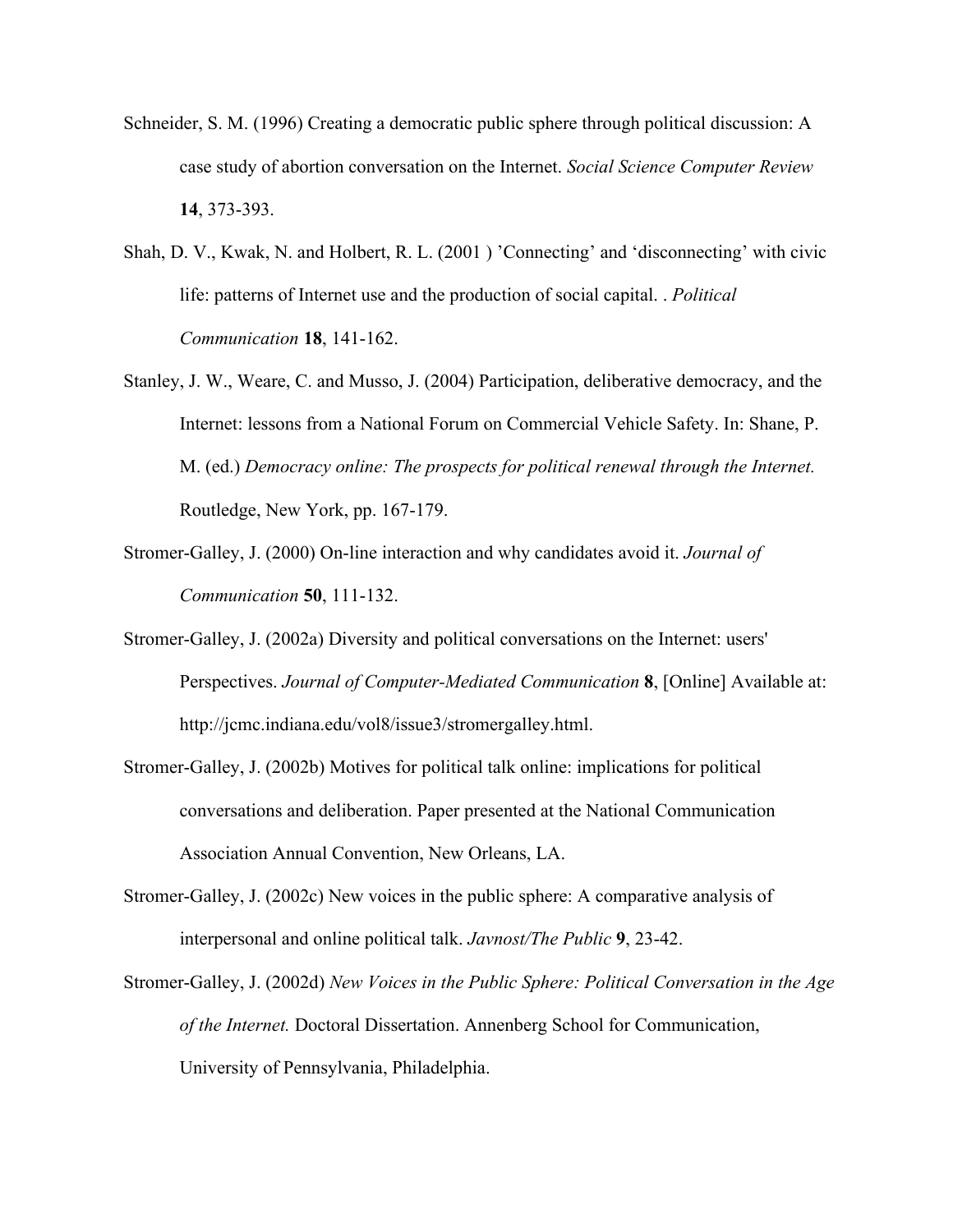- Stromer-Galley, J. (2004) Interactivity-as-product and interactivity-as-process. *The Information Society* **20**, 391-394.
- Stromer-Galley, J. (2007) Measuring deliberation's content: a coding scheme. *Journal of Public Deliberation* **3**, http://services.bepress.com/jpd/vol3/iss1/art12.

Stromer-Galley, J. and Baker, A. B. (2006 ) Joy and sorrow of interactivity on the campaign trail: blogs in the primary campaign of Howard Dean. In: Williams, A. P., & Tedesco, J. C. (ed.) *The internet election: perspectives on the Web in campaign 2004* Rowman & Littelfield, Landham, MD, pp. 111 – 131.

Stromer-Galley, J. and Foot, K. A. (2002 ) Citizens perceptions of online interactivity and implications for political campaign communication. *Journal of Computer-Mediated Communication* **8**, [Online] Available at:

http://jcmc.indiana.edu/vol8/issue1/stromerandfoot.html.

- Stromer-Galley, J. and Martinson, A. (2005, May) Conceptualizing and measuring coherence in online chat. Paper presented at the International Communication Association Annual Meeting, New York, NY.
- Sundar, S. S., Kalyanaraman, S. and Brown, J. (2003) Explicating Web site interactivity: impression formation effects in political campaign sites. *Communication Research* **30**, 30-59.

Sunstein, C. R. (2001) *republic.com.* Princeton University Press, Princeton, NJ.

Thompson, N. (2002) Freedom to flame. Online political chat is an insult to democracy. Can it be fixed? *The Boston Globe,* pp. D1.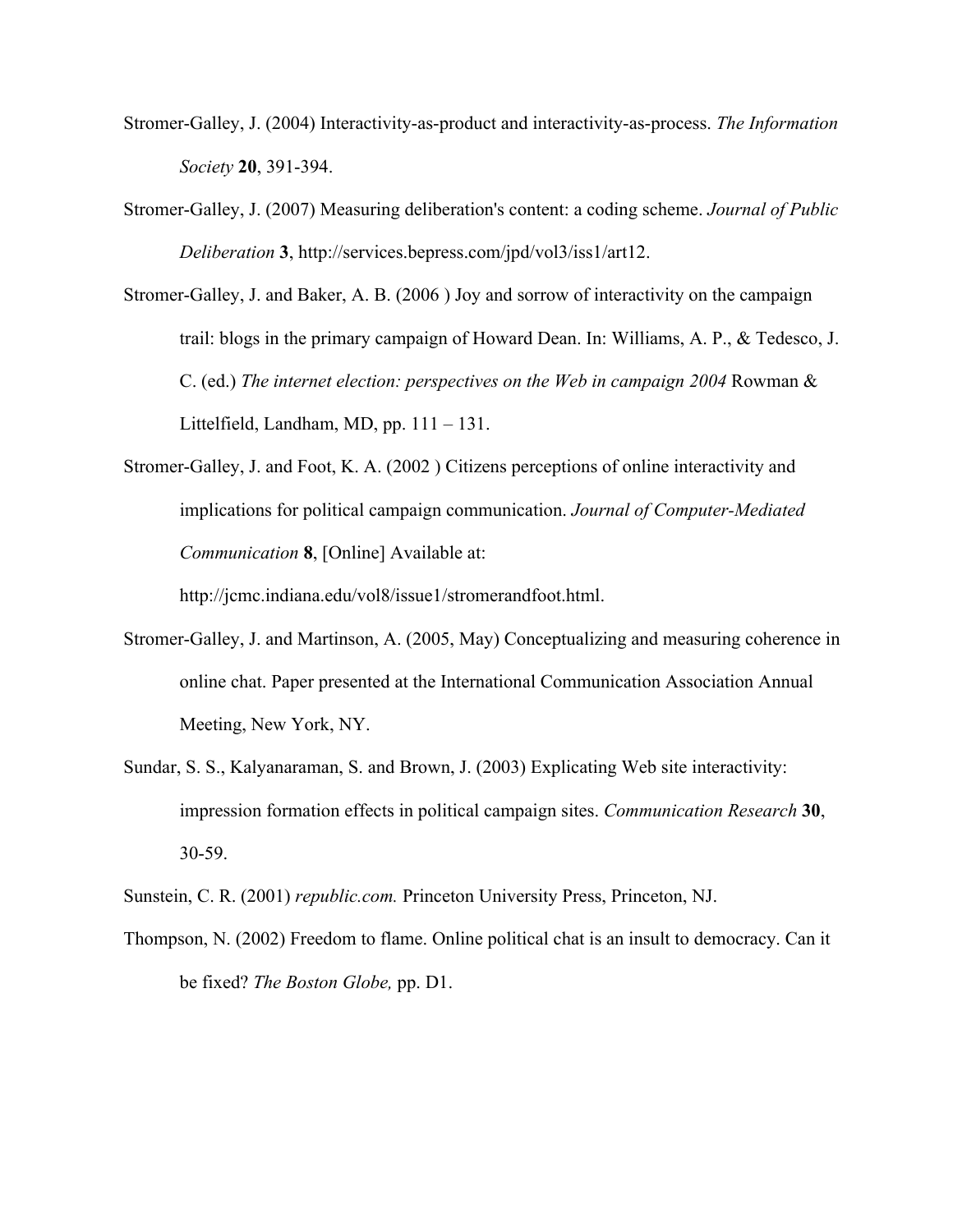- Trammell, K. D. and Keshelashvili, A. (2005) Examining the new influencers: a selfpresentation study of A-list blogs. *Journalism & Mass Communication Quarterly* **82**, 968-982.
- Trenel, M. (May 2004) Facilitating deliberation online: what difference does it make? Paper presented at the Second Deliberation Online Conference, Palo Alto, CA.
- Tsaliki, L. (2002) Online forums and the enlargement of public space: research findings from a European project. *Javnost/The Public* **9**, 95-112.
- Verba, S., Schlozman, K. L. and Brady, H. E. (1995) *Voice and equality: civic voluntarism in American politics.* Harvard University Press, Cambridge, MA.

Vrooman, S. S. (2002) The art of invective. *New Media & Society* **4**, 51-70.

Wang, H. (1996) Flaming: more than a necessary evil for academic mailing lists. *Electronic Journal of Communication* **6,** http://p7979-

shadow.cios.org.libproxy.albany.edu/journals%5CEJC%5C006%5C1%5C00612.html

- Warnick, B., Xenos, M., Endres, D. and Gastil, J. (2005) Effects of campaign-to-user and textbased interactivity in political candidate campaign Web sites. *Journal of Computer-Mediated Communication* **10**, [Online] Available at: http://jcmc.indiana.edu/vol10/issue3/warnick.html.
- Weger, H. J. and Aakhus, M. (2003) Arguing in Internet chat rooms: argumentative adaptations to chat room design and some consequences for public deliberation at a distance. *Argumentation and Advocacy* **40**, 23-38.
- Wellman, B., Haase, A. Q., Witte, J. and Hampton, K. (2001) Does the Internet increase, decrease, or supplement social capital? Social networks, participation, and community commitment. *American Behavioral Scientist* **45**, 437-465.